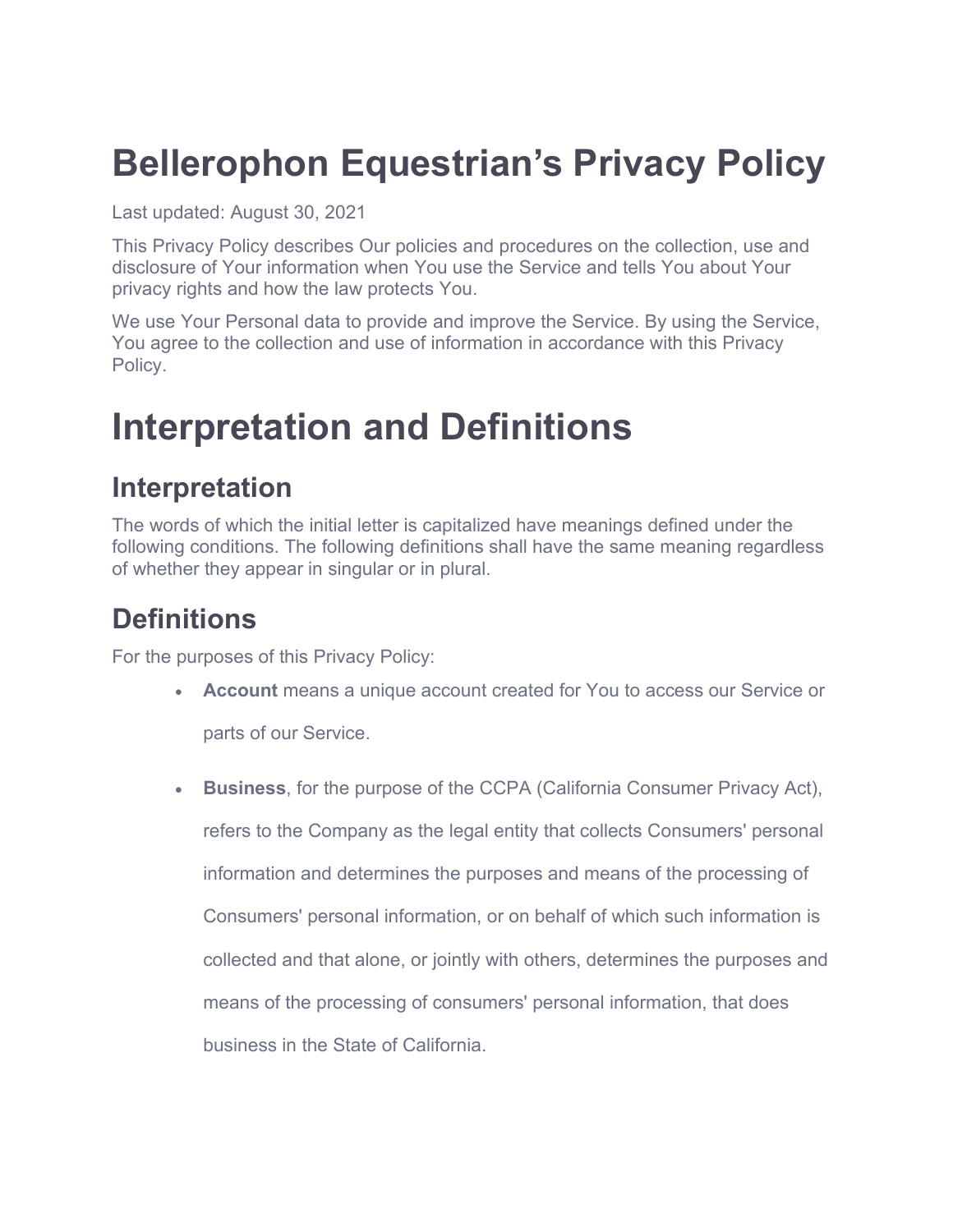• **Company** (referred to as either "the Company", "We", "Us" or "Our" in this Agreement) refers to Bellerophon, MacIntosh Drive, Ontario Canada, L8E0H9.

For the purpose of the GDPR, the Company is the Data Controller.

- **Consumer**, for the purpose of the CCPA (California Consumer Privacy Act), means a natural person who is a California resident. A resident, as defined in the law, includes (1) every individual who is in the USA for other than a temporary or transitory purpose, and (2) every individual who is domiciled in the USA who is outside the USA for a temporary or transitory purpose.
- **Cookies** are small files that are placed on Your computer, mobile device or any other device by a website, containing the details of Your browsing history on that website among its many uses.
- **Country** refers to: Ontario, Canada
- **Data Controller**, for the purposes of the GDPR (General Data Protection Regulation), refers to the Company as the legal person which alone or jointly with others determines the purposes and means of the processing of Personal Data.
- **Device** means any device that can access the Service such as a computer, a cellphone or a digital tablet.
- **Facebook Fan Page** is a public profile named Bellerophon Equestrian specifically created by the Company on the Facebook social network, accessible from [www.facebook.com/bellerophonequestrian](https://www.privacypolicies.com/live/www.facebook.com/bellerophonequestrian)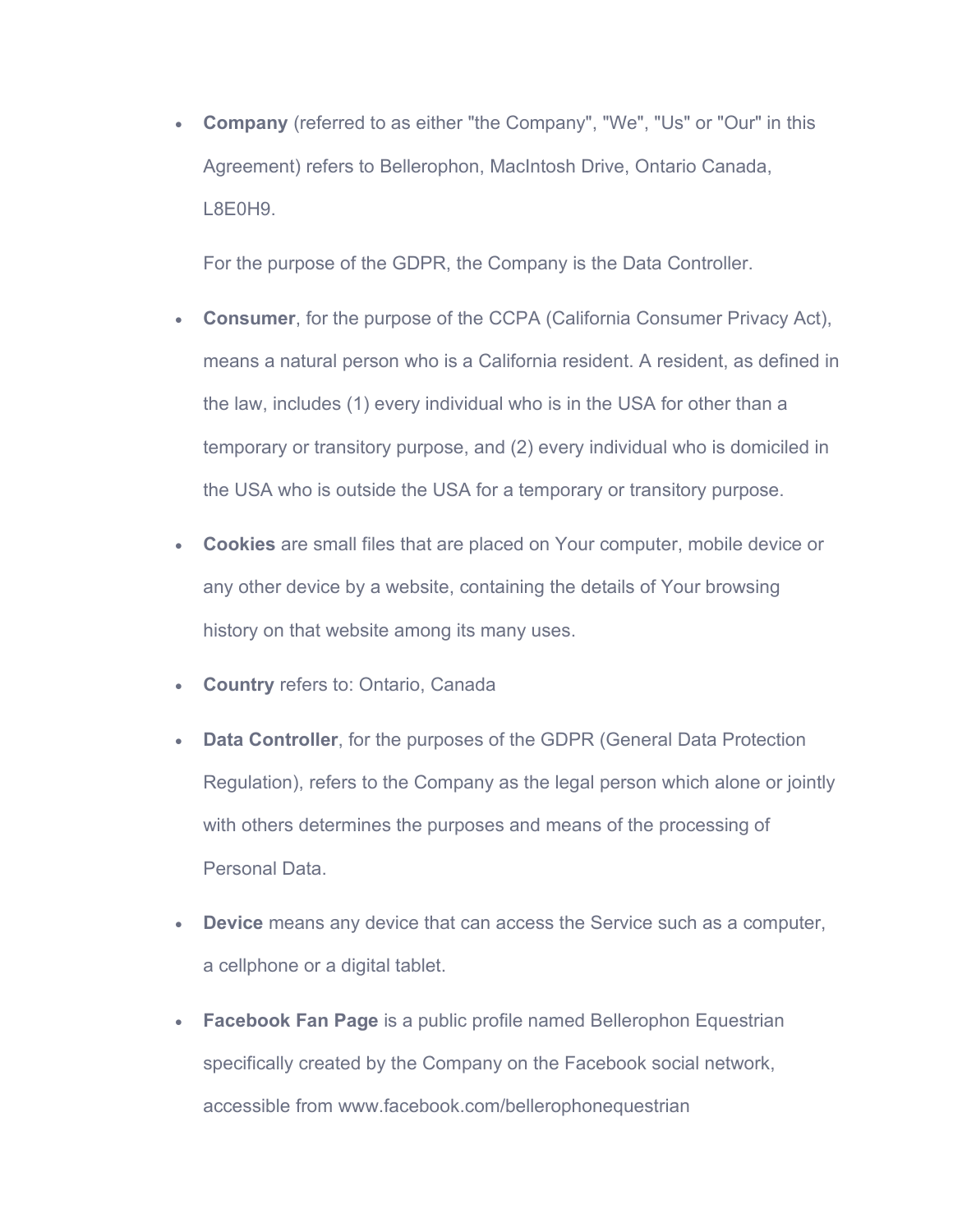• **Personal Data** is any information that relates to an identified or identifiable individual.

For the purposes for GDPR, Personal Data means any information relating to You such as a name, an identification number, location data, online identifier or to one or more factors specific to the physical, physiological, genetic, mental, economic, cultural or social identity.

For the purposes of the CCPA, Personal Data means any information that identifies, relates to, describes or is capable of being associated with, or could reasonably be linked, directly or indirectly, with You.

- **Sale**, for the purpose of the CCPA (California Consumer Privacy Act), means selling, renting, releasing, disclosing, disseminating, making available, transferring, or otherwise communicating orally, in writing, or by electronic or other means, a Consumer's personal information to another business or a third party for monetary or other valuable consideration.
- **Service** refers to the Website.
- **Service Provider** means any natural or legal person who processes the data on behalf of the Company. It refers to third-party companies or individuals employed by the Company to facilitate the Service, to provide the Service on behalf of the Company, to perform services related to the Service or to assist the Company in analyzing how the Service is used. For the purpose of the GDPR, Service Providers are considered Data Processors.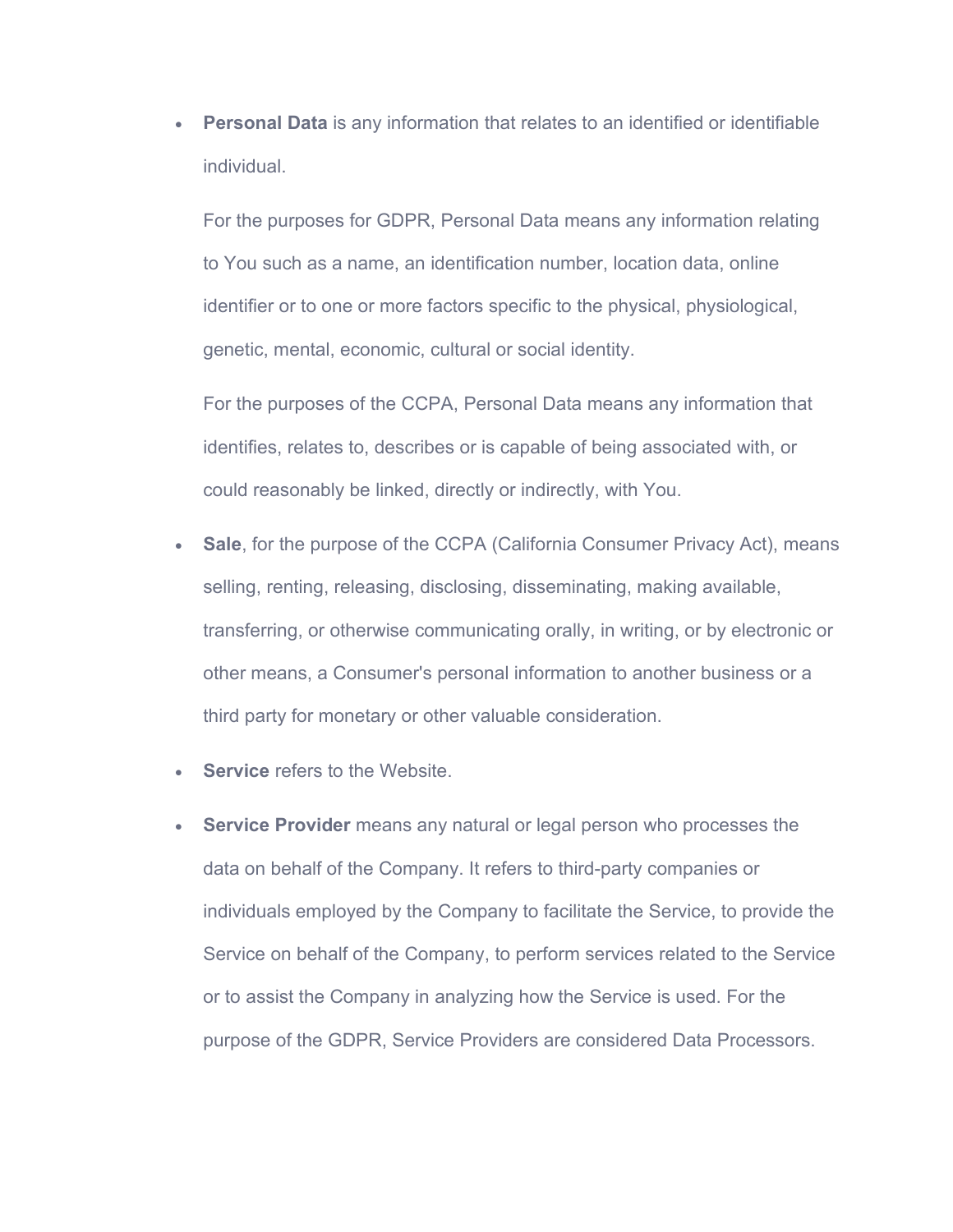- **Third-party Social Media Service** refers to any website or any social network website through which a User can log in or create an account to use the Service.
- **Usage Data** refers to data collected automatically, either generated by the use of the Service or from the Service infrastructure itself (for example, the duration of a page visit).
- **Website** refers to Bellerophon Equine Aromatherapy , accessible from [www.bellerophonequestrian.com](https://www.privacypolicies.com/live/www.bellerophonequestrian.com)
- **You** means the individual accessing or using the Service, or the company, or other legal entity on behalf of which such individual is accessing or using the Service, as applicable.

Under GDPR (General Data Protection Regulation), You can be referred to as the Data Subject or as the User as you are the individual using the **Service** 

# **Collecting and Using Your Personal Data**

# **Types of Data Collected**

### **Personal Data**

While using Our Service, We may ask You to provide Us with certain personally identifiable information that can be used to contact or identify You. Personally identifiable information may include, but is not limited to:

- Email address
- First name and last name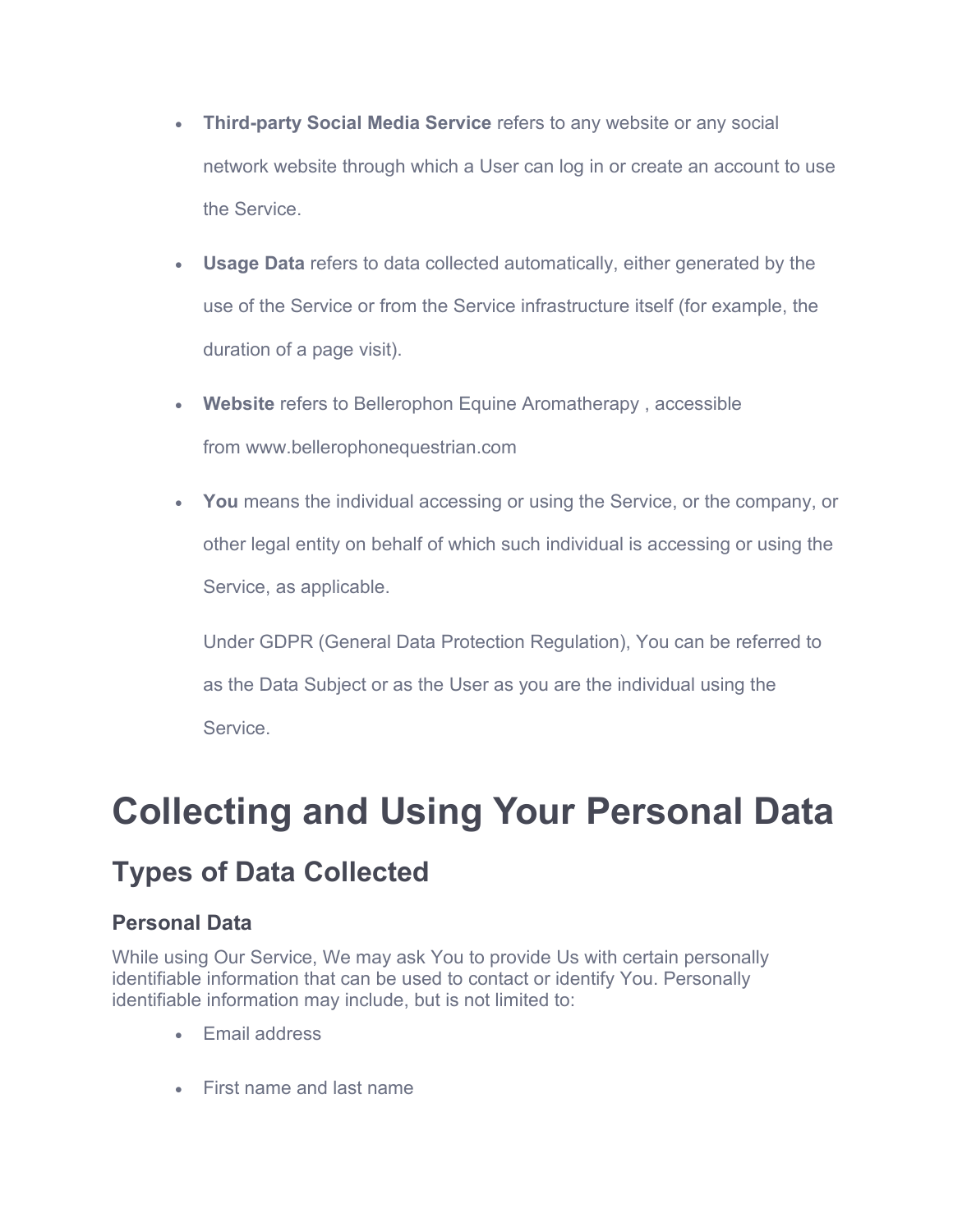- Phone number
- Address, State, Province, ZIP/Postal code, City
- Usage Data

#### **Usage Data**

Usage Data is collected automatically when using the Service.

Usage Data may include information such as Your Device's Internet Protocol address (e.g. IP address), browser type, browser version, the pages of our Service that You visit, the time and date of Your visit, the time spent on those pages, unique device identifiers and other diagnostic data.

When You access the Service by or through a mobile device, We may collect certain information automatically, including, but not limited to, the type of mobile device You use, Your mobile device unique ID, the IP address of Your mobile device, Your mobile operating system, the type of mobile Internet browser You use, unique device identifiers and other diagnostic data.

We may also collect information that Your browser sends whenever You visit our Service or when You access the Service by or through a mobile device.

### **Information from Third-Party Social Media Services**

The Company allows You to create an account and log in to use the Service through the following Third-party Social Media Services:

- Google
- Facebook
- Twitter

If You decide to register through or otherwise grant us access to a Third-Party Social Media Service, We may collect Personal data that is already associated with Your Third-Party Social Media Service's account, such as Your name, Your email address, Your activities or Your contact list associated with that account.

You may also have the option of sharing additional information with the Company through Your Third-Party Social Media Service's account. If You choose to provide such information and Personal Data, during registration or otherwise, You are giving the Company permission to use, share, and store it in a manner consistent with this Privacy Policy.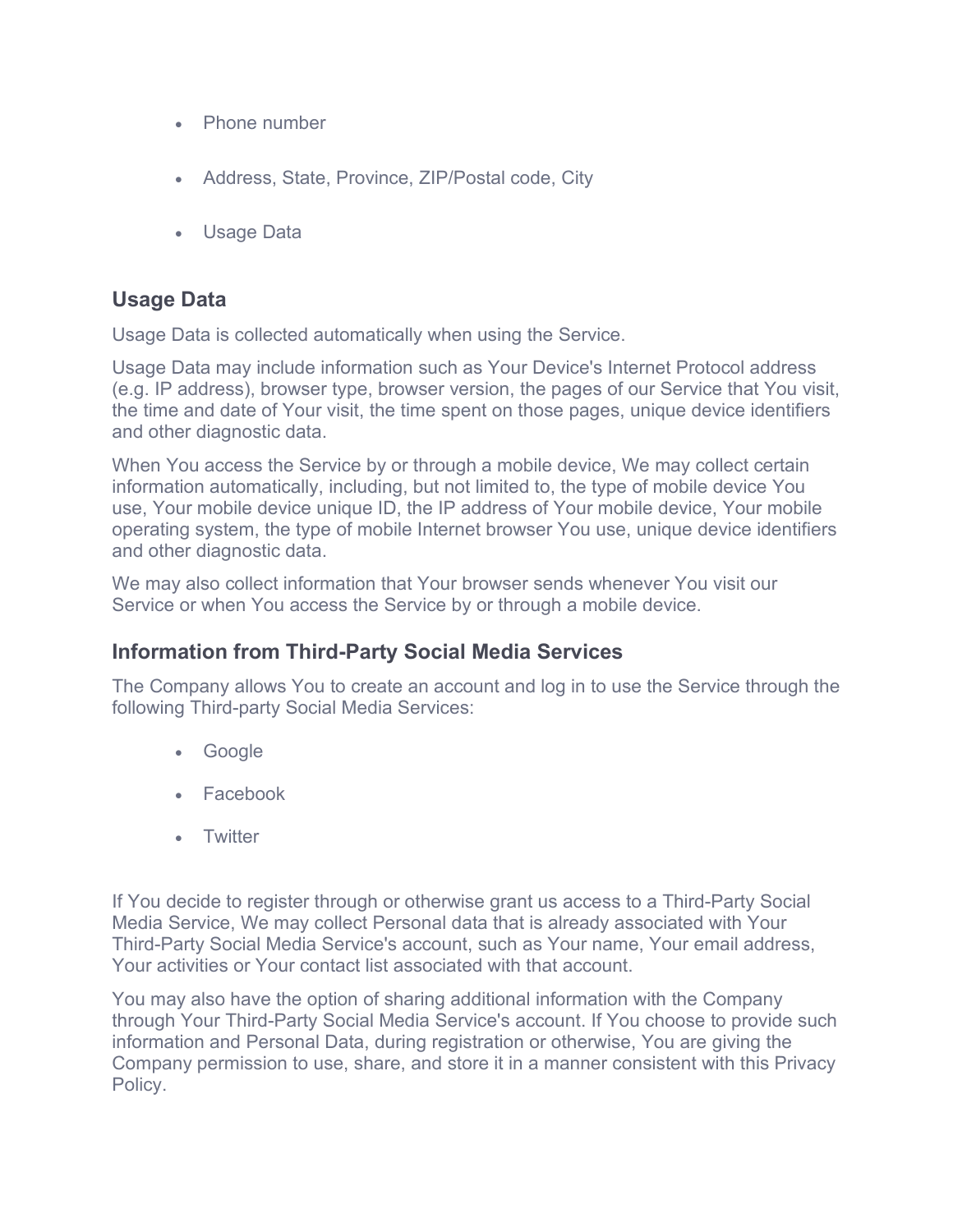#### **Tracking Technologies and Cookies**

We use Cookies and similar tracking technologies to track the activity on Our Service and store certain information. Tracking technologies used are beacons, tags, and scripts to collect and track information and to improve and analyze Our Service. The technologies We use may include:

- **Cookies or Browser Cookies.** A cookie is a small file placed on Your Device. You can instruct Your browser to refuse all Cookies or to indicate when a Cookie is being sent. However, if You do not accept Cookies, You may not be able to use some parts of our Service. Unless you have adjusted Your browser setting so that it will refuse Cookies, our Service may use Cookies.
- **Flash Cookies.** Certain features of our Service may use local stored objects (or Flash Cookies) to collect and store information about Your preferences or Your activity on our Service. Flash Cookies are not managed by the same browser settings as those used for Browser Cookies. For more information on how You can delete Flash Cookies, please read "Where can I change the settings for disabling, or deleting local shared objects?" available at [https://helpx.adobe.com/flash-player/kb/disable-local-shared-objects](https://helpx.adobe.com/flash-player/kb/disable-local-shared-objects-flash.html#main_Where_can_I_change_the_settings_for_disabling__or_deleting_local_shared_objects_)[flash.html#main\\_Where\\_can\\_I\\_change\\_the\\_settings\\_for\\_disabling\\_\\_or\\_dele](https://helpx.adobe.com/flash-player/kb/disable-local-shared-objects-flash.html#main_Where_can_I_change_the_settings_for_disabling__or_deleting_local_shared_objects_) ting local shared objects
- **Web Beacons.** Certain sections of our Service and our emails may contain small electronic files known as web beacons (also referred to as clear gifs, pixel tags, and single-pixel gifs) that permit the Company, for example, to count users who have visited those pages or opened an email and for other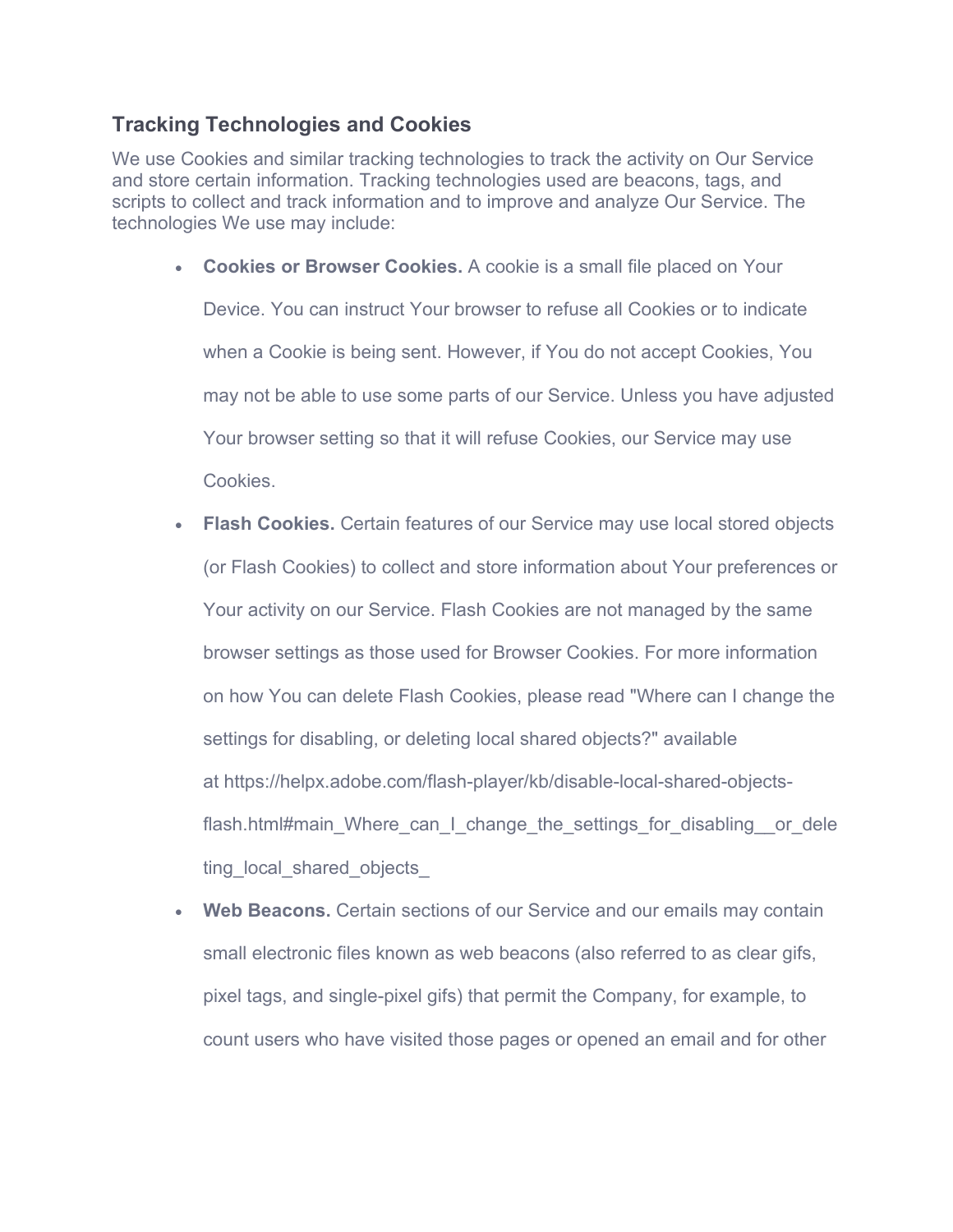related website statistics (for example, recording the popularity of a certain

section and verifying system and server integrity).

Cookies can be "Persistent" or "Session" Cookies. Persistent Cookies remain on Your personal computer or mobile device when You go offline, while Session Cookies are deleted as soon as You close Your web browser. Learn more about cookies: [What Are](https://www.privacypolicies.com/blog/cookies/)  [Cookies?.](https://www.privacypolicies.com/blog/cookies/)

We use both Session and Persistent Cookies for the purposes set out below:

#### • **Necessary / Essential Cookies**

Type: Session Cookies

Administered by: Us

Purpose: These Cookies are essential to provide You with services available through the Website and to enable You to use some of its features. They help to authenticate users and prevent fraudulent use of user accounts. Without these Cookies, the services that You have asked for cannot be provided, and We only use these Cookies to provide You with those services.

• **Cookies Policy / Notice Acceptance Cookies**

Type: Persistent Cookies

Administered by: Us

Purpose: These Cookies identify if users have accepted the use of cookies on the Website.

• **Functionality Cookies**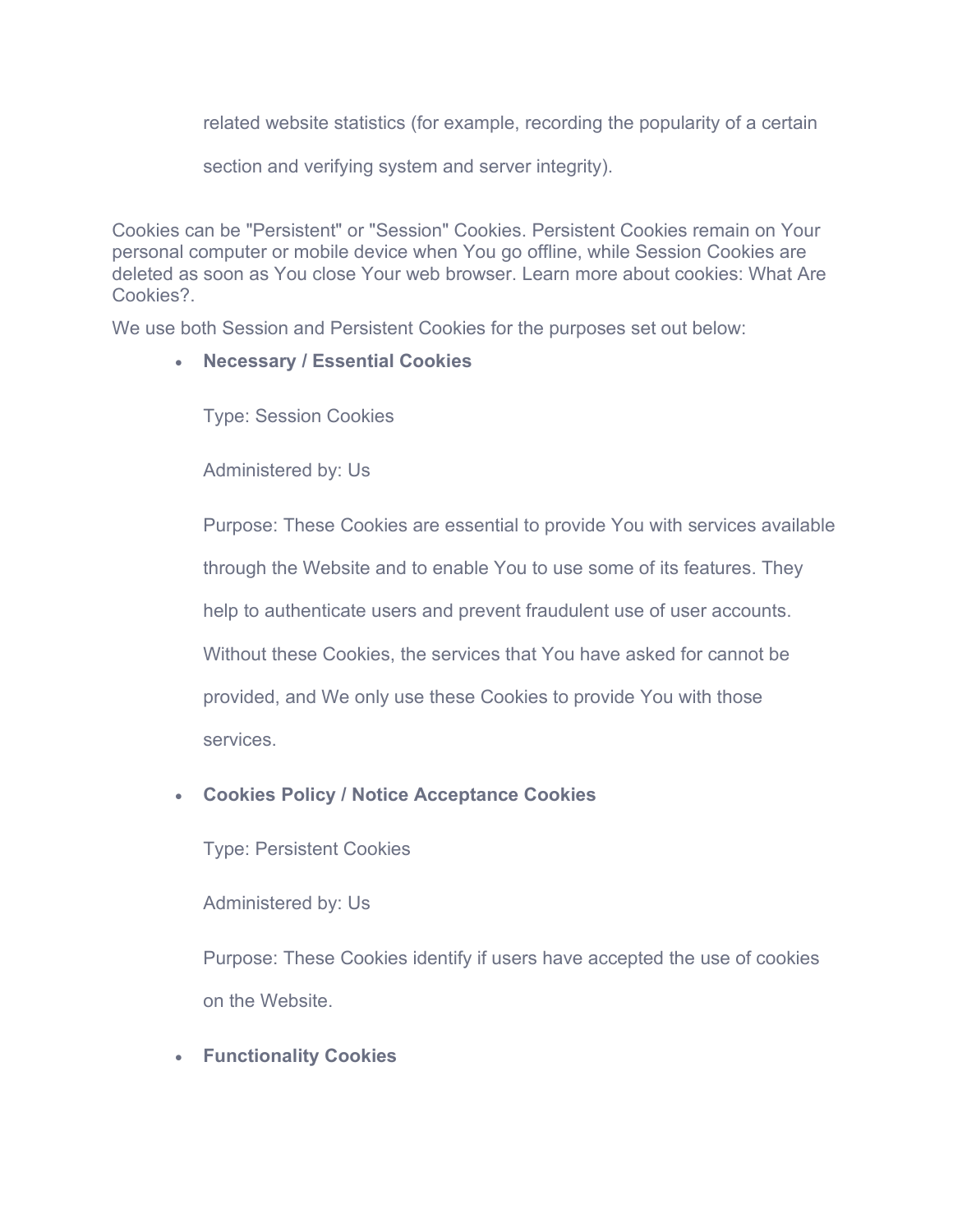Type: Persistent Cookies

Administered by: Us

Purpose: These Cookies allow us to remember choices You make when You use the Website, such as remembering your login details or language preference. The purpose of these Cookies is to provide You with a more personal experience and to avoid You having to re-enter your preferences every time You use the Website.

#### • **Tracking and Performance Cookies**

Type: Persistent Cookies

Administered by: Third-Parties

Purpose: These Cookies are used to track information about traffic to the Website and how users use the Website. The information gathered via these Cookies may directly or indirectly identify you as an individual visitor. This is because the information collected is typically linked to a pseudonymous identifier associated with the device you use to access the Website. We may also use these Cookies to test new pages, features or new functionality of the Website to see how our users react to them.

For more information about the cookies we use and your choices regarding cookies, please visit our Cookies Policy or the Cookies section of our Privacy Policy.

### **Use of Your Personal Data**

The Company may use Personal Data for the following purposes: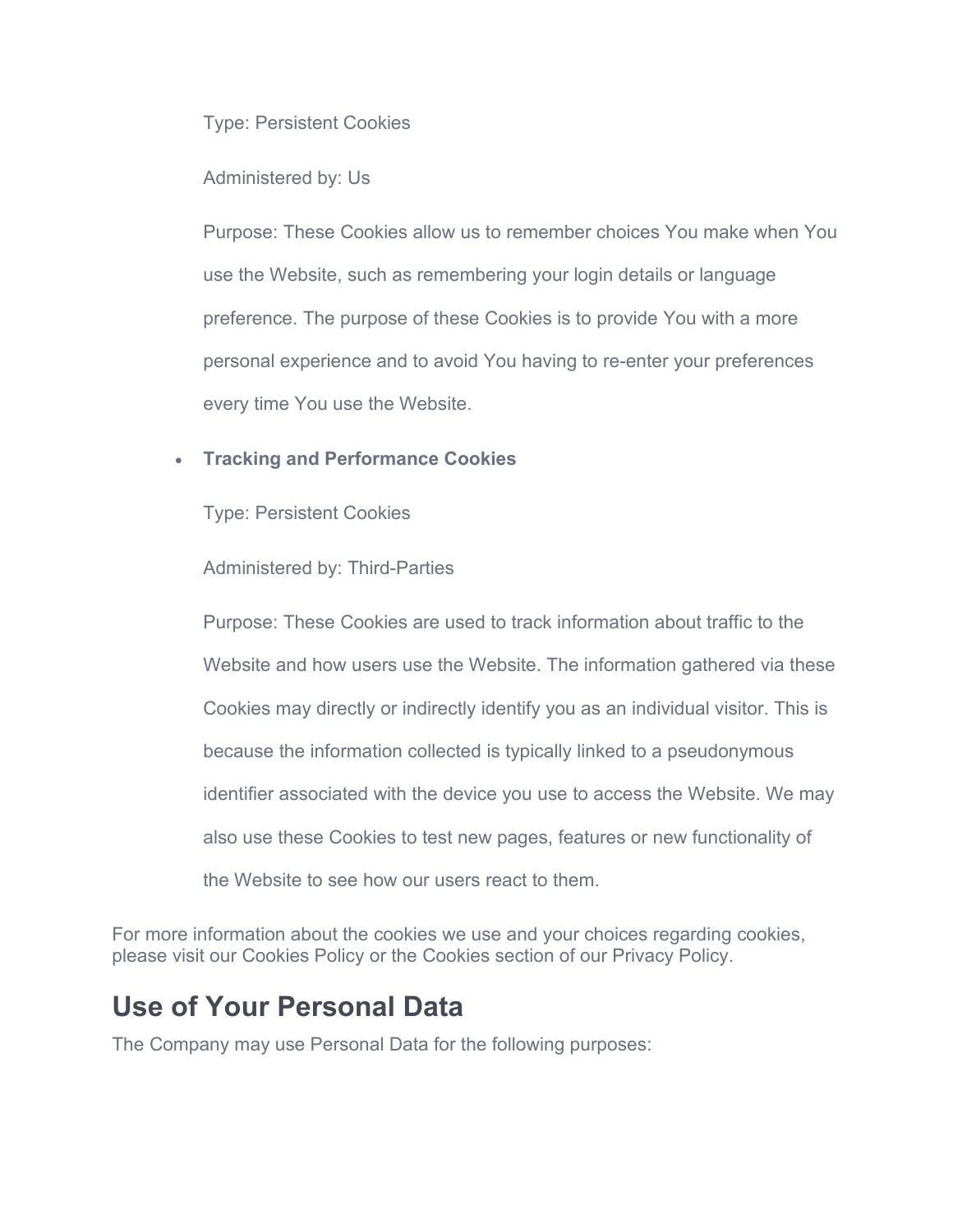- **To provide and maintain our Service**, including to monitor the usage of our Service.
- **To manage Your Account:** to manage Your registration as a user of the Service. The Personal Data You provide can give You access to different functionalities of the Service that are available to You as a registered user.
- **For the performance of a contract:** the development, compliance and undertaking of the purchase contract for the products, items or services You have purchased or of any other contract with Us through the Service.
- **To contact You:** To contact You by email, telephone calls, SMS, or other equivalent forms of electronic communication, such as a mobile application's push notifications regarding updates or informative communications related to the functionalities, products or contracted services, including the security updates, when necessary or reasonable for their implementation.
- **To provide You** with news, special offers and general information about other goods, services and events which we offer that are similar to those that you have already purchased or enquired about unless You have opted not to receive such information.
- **To manage Your requests:** To attend and manage Your requests to Us.
- **To deliver targeted advertising to You**: We may use Your information to develop and display content and advertising (and work with third-party vendors who do so) tailored to Your interests and/or location and to measure its effectiveness.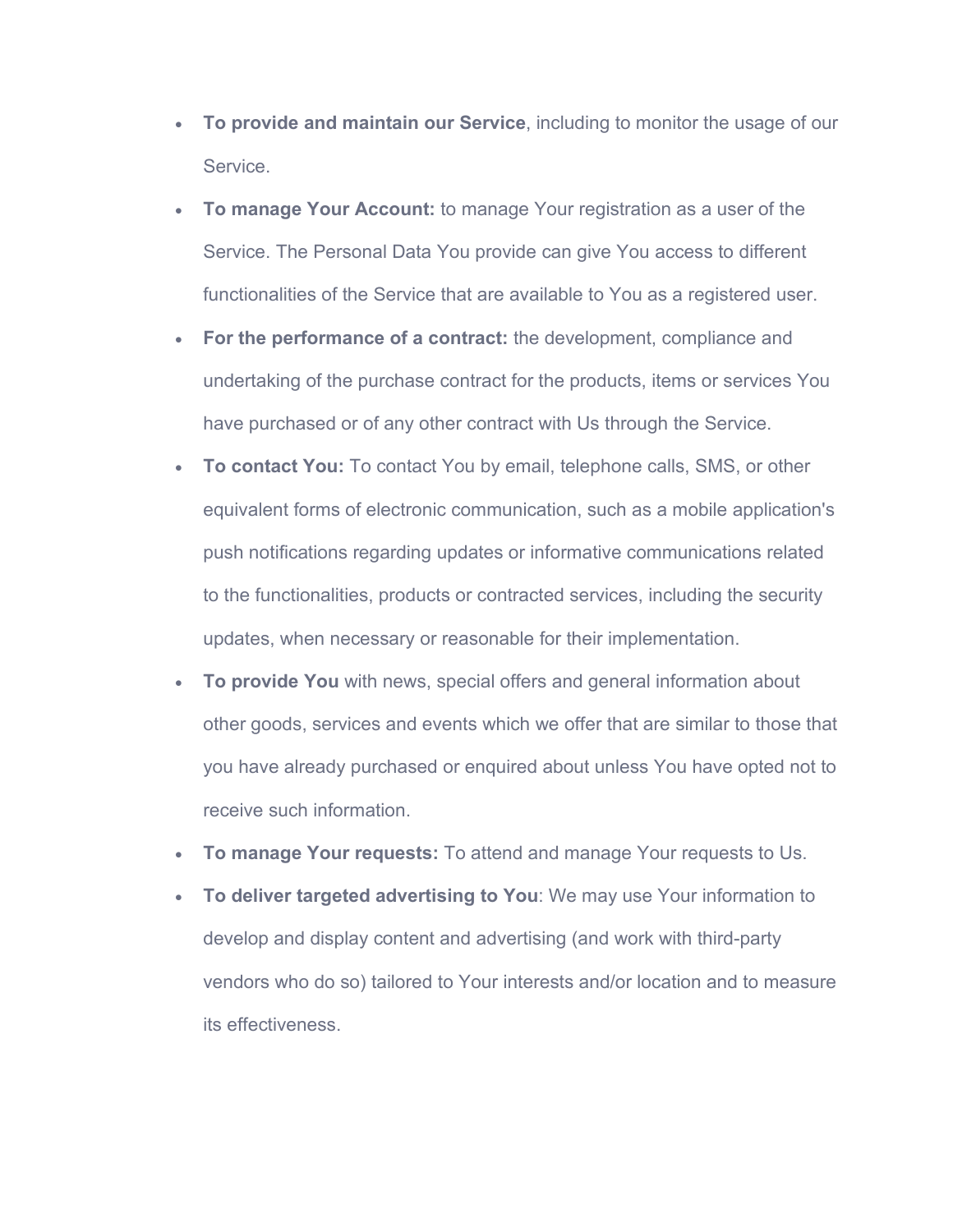- **For business transfers:** We may use Your information to evaluate or conduct a merger, divestiture, restructuring, reorganization, dissolution, or other sale or transfer of some or all of Our assets, whether as a going concern or as part of bankruptcy, liquidation, or similar proceeding, in which Personal Data held by Us about our Service users is among the assets transferred.
- **For other purposes**: We may use Your information for other purposes, such as data analysis, identifying usage trends, determining the effectiveness of our promotional campaigns and to evaluate and improve our Service, products, services, marketing and your experience.

We may share Your personal information in the following situations:

- **With Service Providers:** We may share Your personal information with Service Providers to monitor and analyze the use of our Service, to advertise on third party websites to You after You visited our Service, for payment processing, to contact You.
- **For business transfers:** We may share or transfer Your personal information in connection with, or during negotiations of, any merger, sale of Company assets, financing, or acquisition of all or a portion of Our business to another company.
- **With Affiliates:** We may share Your information with Our affiliates, in which case we will require those affiliates to honor this Privacy Policy. Affiliates include Our parent company and any other subsidiaries, joint venture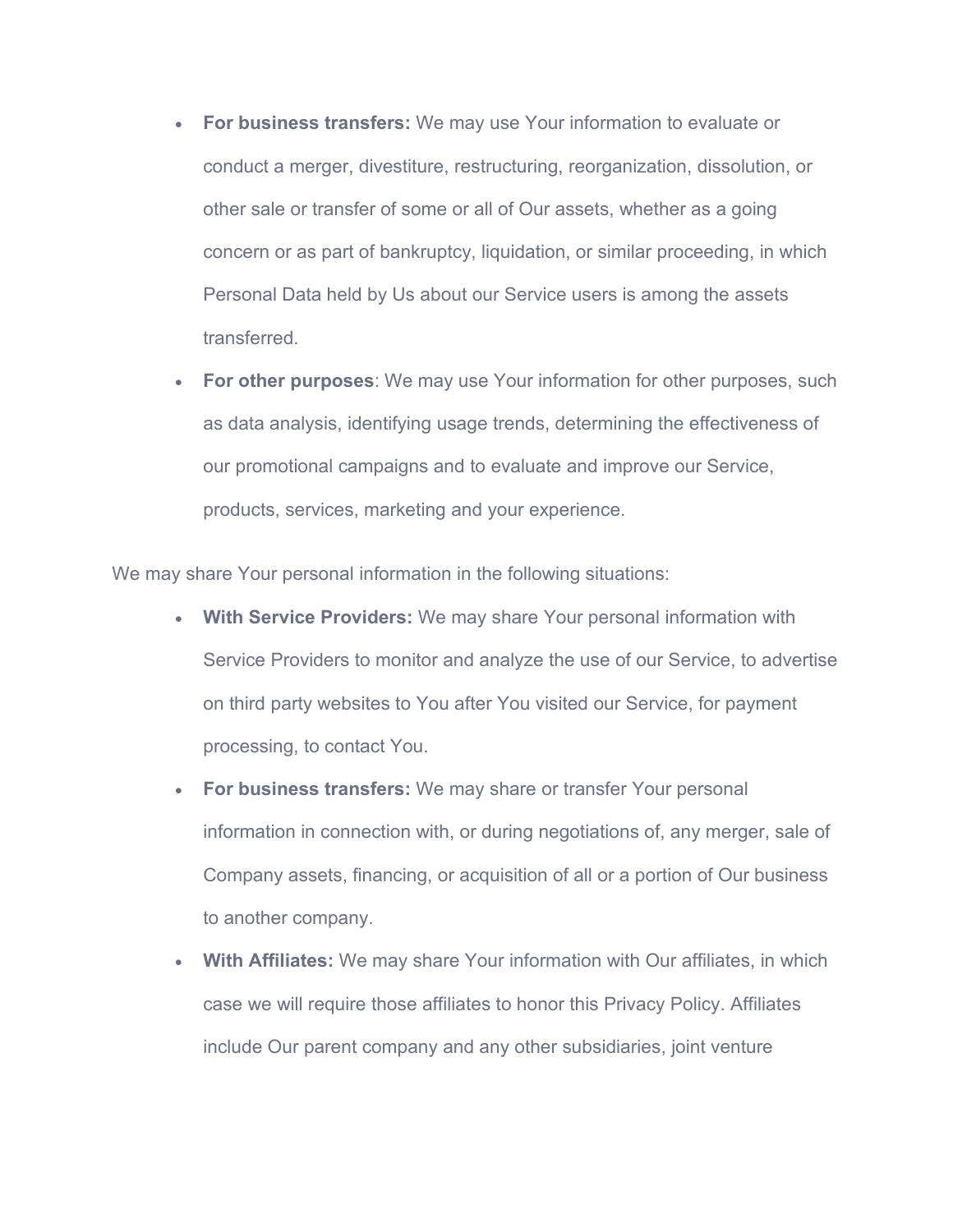partners or other companies that We control or that are under common control with Us.

- **With business partners:** We may share Your information with Our business partners to offer You certain products, services or promotions.
- **With other users:** when You share personal information or otherwise interact in the public areas with other users, such information may be viewed by all users and may be publicly distributed outside. If You interact with other users or register through a Third-Party Social Media Service, Your contacts on the Third-Party Social Media Service may see Your name, profile, pictures and description of Your activity. Similarly, other users will be able to view descriptions of Your activity, communicate with You and view Your profile.
- **With Your consent**: We may disclose Your personal information for any other purpose with Your consent.

### **Retention of Your Personal Data**

The Company will retain Your Personal Data only for as long as is necessary for the purposes set out in this Privacy Policy. We will retain and use Your Personal Data to the extent necessary to comply with our legal obligations (for example, if we are required to retain your data to comply with applicable laws), resolve disputes, and enforce our legal agreements and policies.

The Company will also retain Usage Data for internal analysis purposes. Usage Data is generally retained for a shorter period of time, except when this data is used to strengthen the security or to improve the functionality of Our Service, or We are legally obligated to retain this data for longer time periods.

# **Transfer of Your Personal Data**

Your information, including Personal Data, is processed at the Company's operating offices and in any other places where the parties involved in the processing are located. It means that this information may be transferred to — and maintained on — computers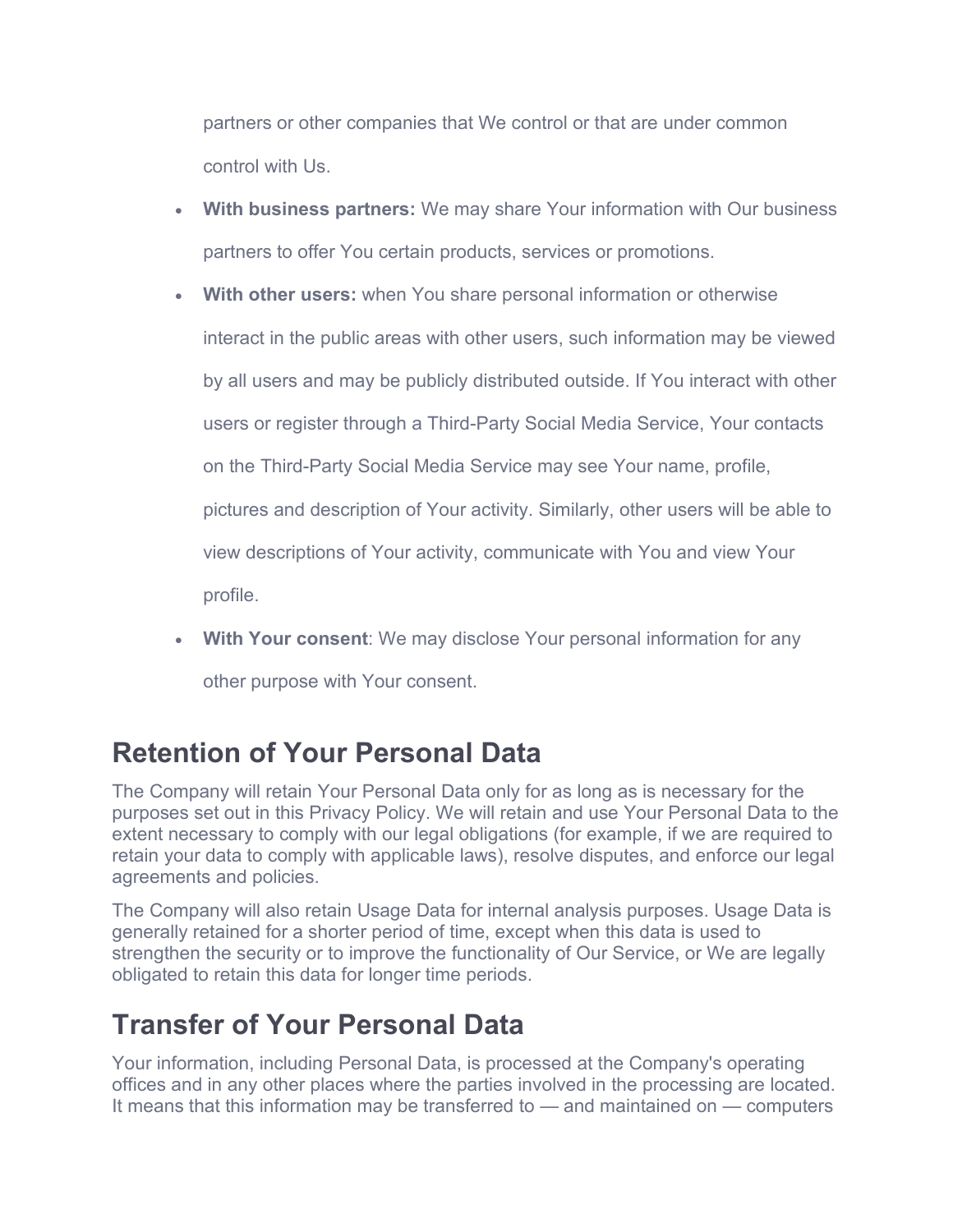located outside of Your state, province, country or other governmental jurisdiction where the data protection laws may differ than those from Your jurisdiction.

Your consent to this Privacy Policy followed by Your submission of such information represents Your agreement to that transfer.

The Company will take all steps reasonably necessary to ensure that Your data is treated securely and in accordance with this Privacy Policy and no transfer of Your Personal Data will take place to an organization or a country unless there are adequate controls in place including the security of Your data and other personal information.

### **Disclosure of Your Personal Data**

#### **Business Transactions**

If the Company is involved in a merger, acquisition or asset sale, Your Personal Data may be transferred. We will provide notice before Your Personal Data is transferred and becomes subject to a different Privacy Policy.

#### **Law enforcement**

Under certain circumstances, the Company may be required to disclose Your Personal Data if required to do so by law or in response to valid requests by public authorities (e.g. a court or a government agency).

#### **Other legal requirements**

The Company may disclose Your Personal Data in the good faith belief that such action is necessary to:

- Comply with a legal obligation
- Protect and defend the rights or property of the Company
- Prevent or investigate possible wrongdoing in connection with the Service
- Protect the personal safety of Users of the Service or the public
- Protect against legal liability

### **Security of Your Personal Data**

The security of Your Personal Data is important to Us, but remember that no method of transmission over the Internet, or method of electronic storage is 100% secure. While We strive to use commercially acceptable means to protect Your Personal Data, We cannot guarantee its absolute security.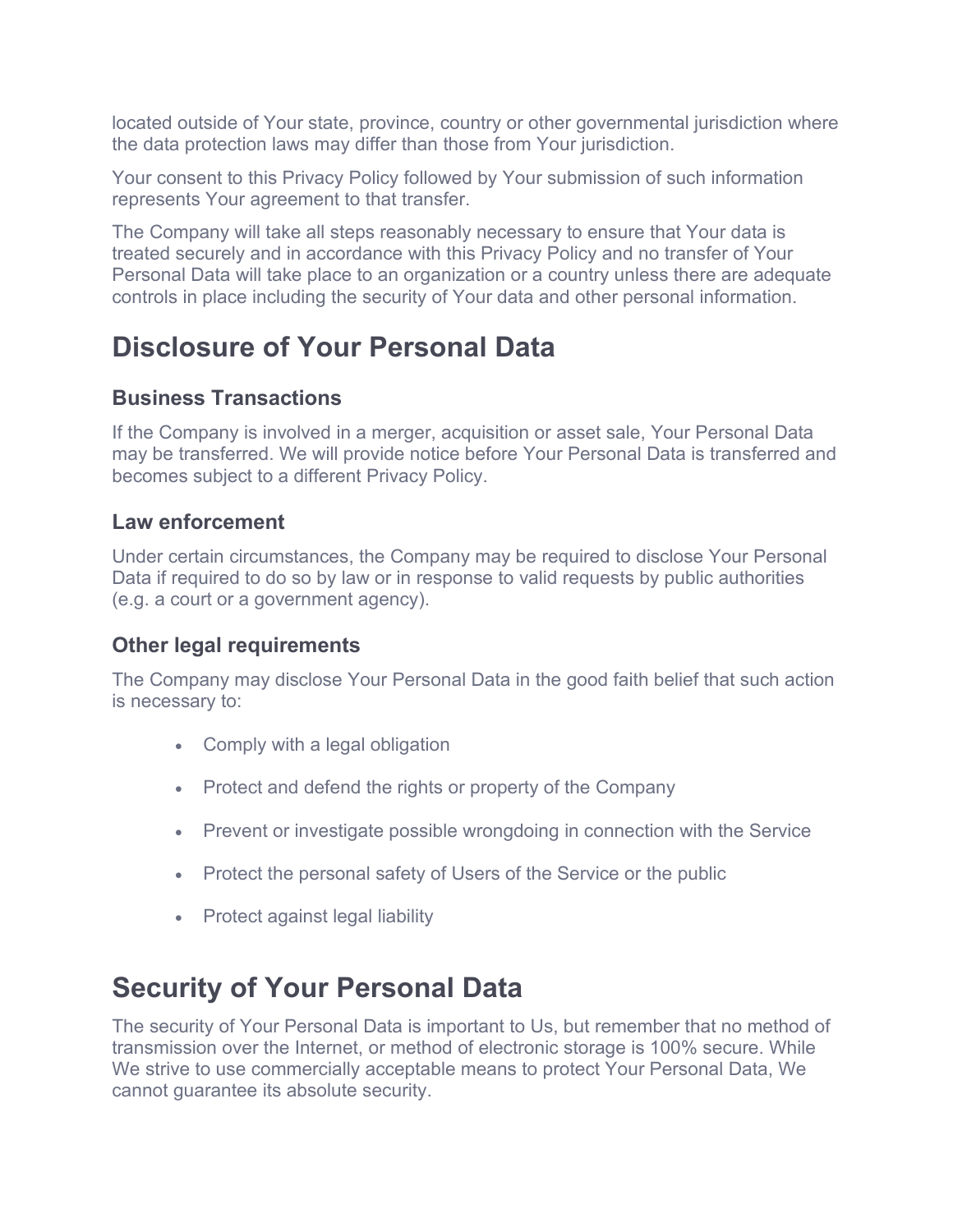# **Detailed Information on the Processing of Your Personal Data**

The Service Providers We use may have access to Your Personal Data. These thirdparty vendors collect, store, use, process and transfer information about Your activity on Our Service in accordance with their Privacy Policies.

## **Analytics**

We may use third-party Service providers to monitor and analyze the use of our Service.

• **Google Analytics**

Google Analytics is a web analytics service offered by Google that tracks and reports website traffic. Google uses the data collected to track and monitor the use of our Service. This data is shared with other Google services. Google may use the collected data to contextualize and personalize the ads of its own advertising network.

You can opt-out of having made your activity on the Service available to Google Analytics by installing the Google Analytics opt-out browser add-on. The add-on prevents the Google Analytics JavaScript (ga.js, analytics.js and dc.js) from sharing information with Google Analytics about visits activity.

For more information on the privacy practices of Google, please visit the Google Privacy & Terms web page: <https://policies.google.com/privacy>

#### • **Facebook, Wix**

Their Privacy Policy can be viewed at [www.facebook.com, www.wix.com](www.facebook.com, www.wix.com)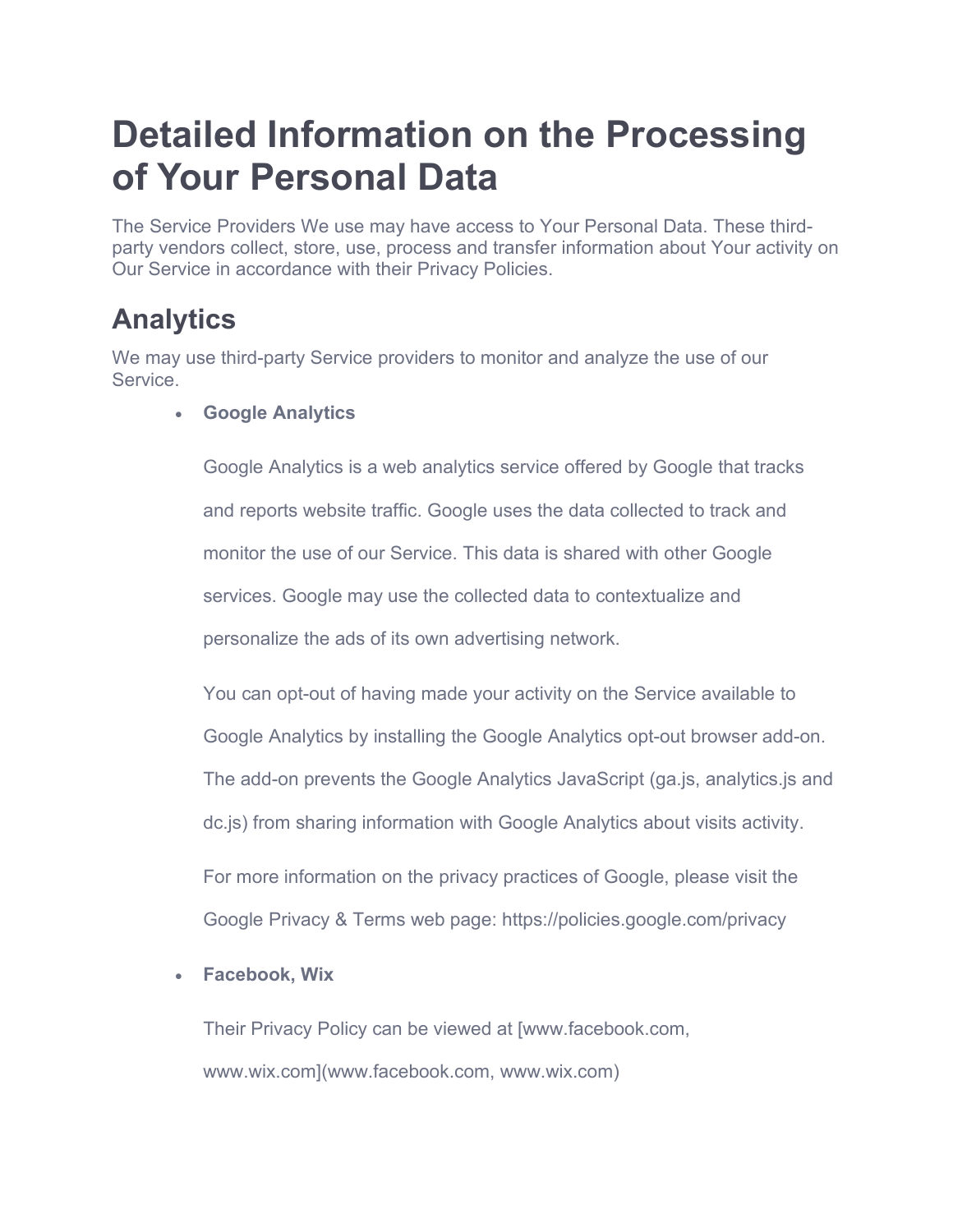## **Email Marketing**

We may use Your Personal Data to contact You with newsletters, marketing or promotional materials and other information that may be of interest to You. You may opt-out of receiving any, or all, of these communications from Us by following the unsubscribe link or instructions provided in any email We send or by contacting Us.

We may use Email Marketing Service Providers to manage and send emails to You.

• **Go Daddy**

Their Privacy Policy can be viewed at [www.godaddy.com](https://www.privacypolicies.com/live/www.godaddy.com)

### **Payments**

We may provide paid products and/or services within the Service. In that case, we may use third-party services for payment processing (e.g. payment processors).

We will not store or collect Your payment card details. That information is provided directly to Our third-party payment processors whose use of Your personal information is governed by their Privacy Policy. These payment processors adhere to the standards set by PCI-DSS as managed by the PCI Security Standards Council, which is a joint effort of brands like Visa, Mastercard, American Express and Discover. PCI-DSS requirements help ensure the secure handling of payment information.

• **PayPal**

Their Privacy Policy can be viewed

at <https://www.paypal.com/webapps/mpp/ua/privacy-full>

# **Behavioral Remarketing**

The Company uses remarketing services to advertise to You after You accessed or visited our Service. We and Our third-party vendors use cookies and non-cookie technologies to help Us recognize Your Device and understand how You use our Service so that We can improve our Service to reflect Your interests and serve You advertisements that are likely to be of more interest to You.

These third-party vendors collect, store, use, process and transfer information about Your activity on Our Service in accordance with their Privacy Policies and to enable Us to:

• Measure and analyze traffic and browsing activity on Our Service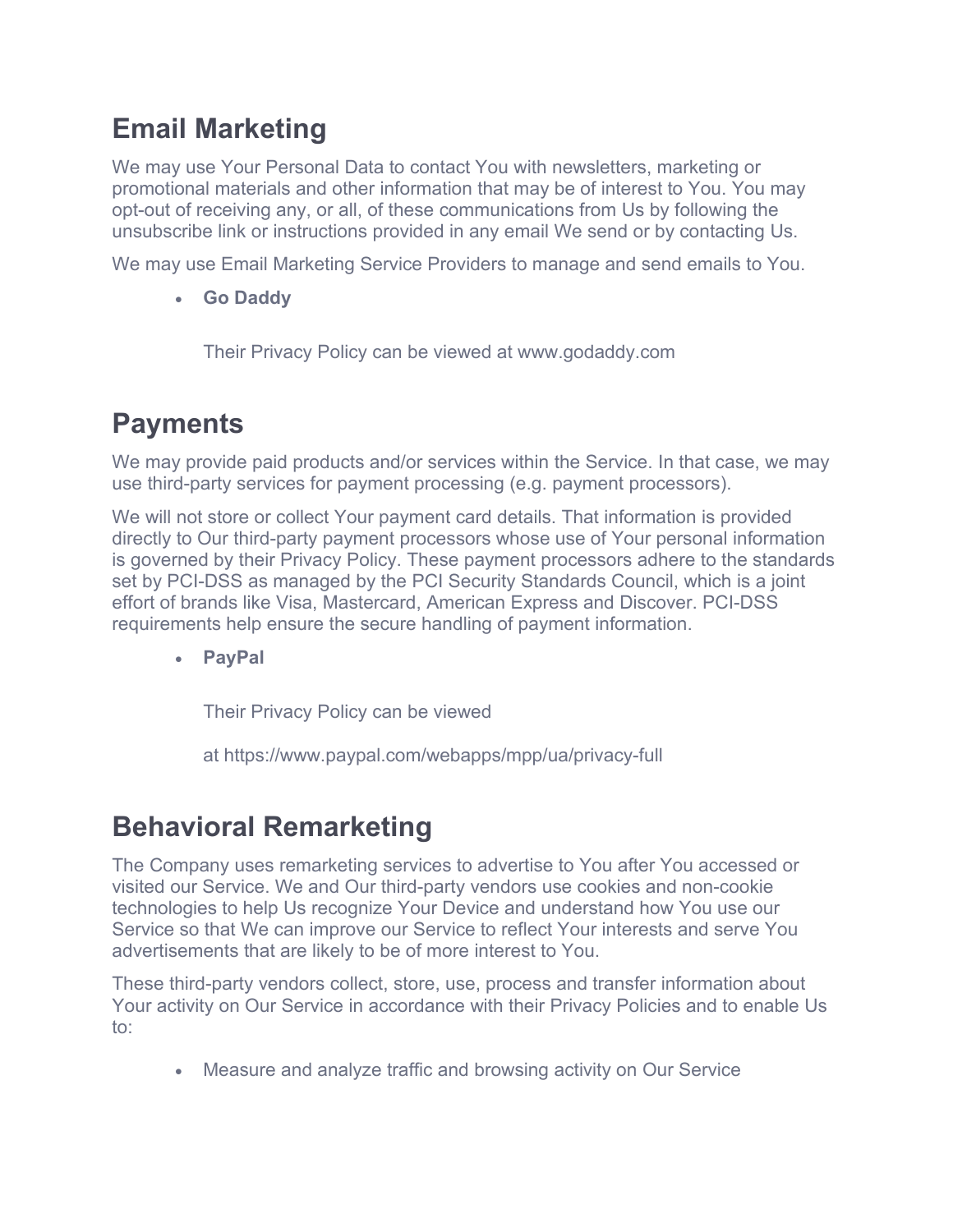- Show advertisements for our products and/or services to You on third-party websites or apps
- Measure and analyze the performance of Our advertising campaigns

Some of these third-party vendors may use non-cookie technologies that may not be impacted by browser settings that block cookies. Your browser may not permit You to block such technologies. You can use the following third-party tools to decline the collection and use of information for the purpose of serving You interest-based advertising:

- The NAI's opt-out platform: <http://www.networkadvertising.org/choices/>
- The EDAA's opt-out platform <http://www.youronlinechoices.com/>
- The DAA's opt-out platform: <http://optout.aboutads.info/?c=2&lang=EN>

You may opt-out of all personalized advertising by enabling privacy features on Your mobile device such as Limit Ad Tracking (iOS) and Opt Out of Ads Personalization (Android). See Your mobile device Help system for more information.

We may share information, such as hashed email addresses (if available) or other online identifiers collected on Our Service with these third-party vendors. This allows Our third-party vendors to recognize and deliver You ads across devices and browsers. To read more about the technologies used by these third-party vendors and their crossdevice capabilities please refer to the Privacy Policy of each vendor listed below.

The third-party vendors We use are:

### • **Google Ads (AdWords)**

Google Ads (AdWords) remarketing service is provided by Google Inc.

You can opt-out of Google Analytics for Display Advertising and customise

the Google Display Network ads by visiting the Google Ads Settings

page: <http://www.google.com/settings/ads>

Google also recommends installing the Google Analytics Opt-out Browser

Add-on - <https://tools.google.com/dlpage/gaoptout> - for your web browser.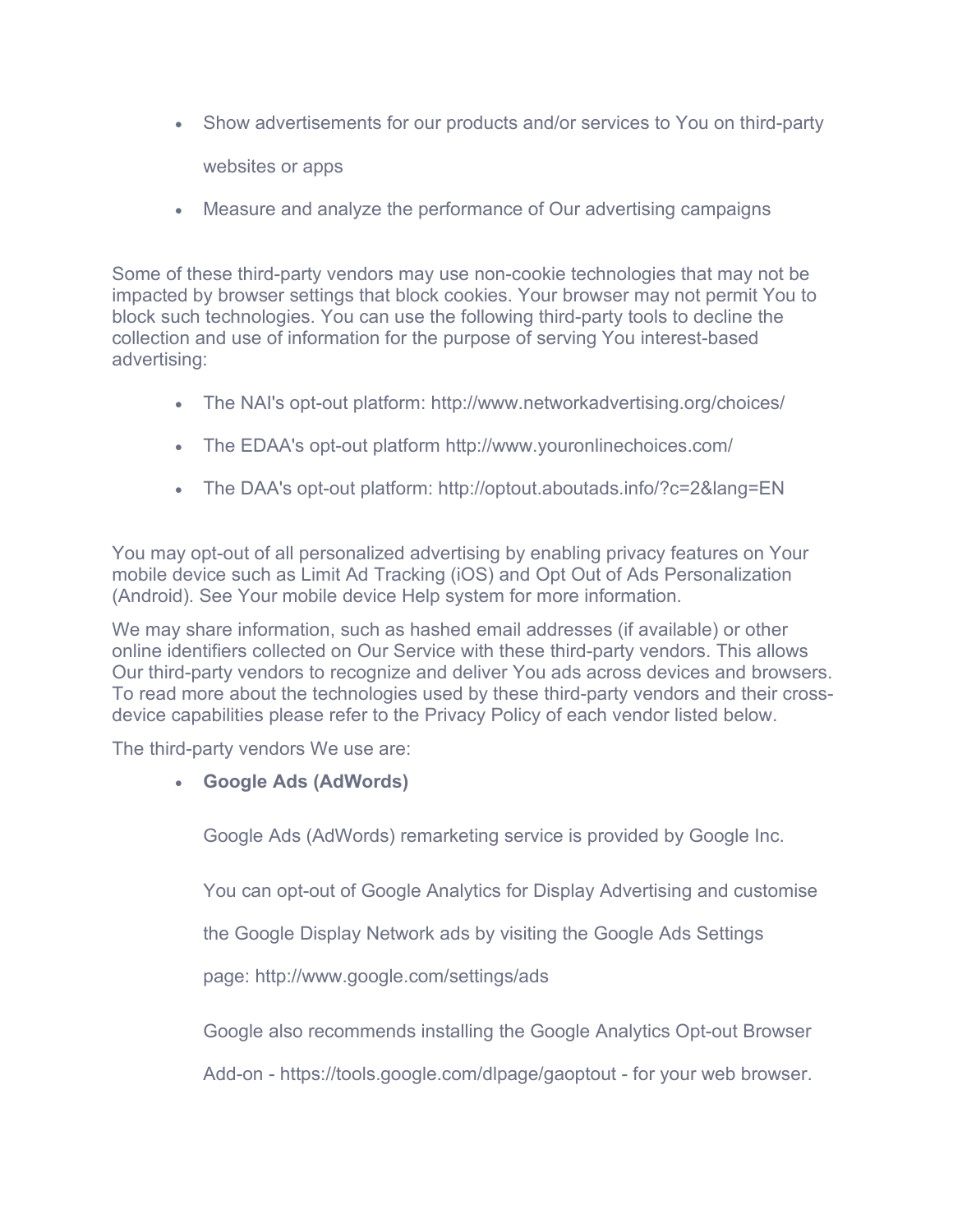Google Analytics Opt-out Browser Add-on provides visitors with the ability to prevent their data from being collected and used by Google Analytics. For more information on the privacy practices of Google, please visit the Google Privacy & Terms web page: <https://policies.google.com/privacy>

• **Facebook**

Facebook remarketing service is provided by Facebook Inc.

You can learn more about interest-based advertising from Facebook by visiting this page: <https://www.facebook.com/help/516147308587266> To opt-out from Facebook's interest-based ads, follow these instructions from Facebook: <https://www.facebook.com/help/568137493302217> Facebook adheres to the Self-Regulatory Principles for Online Behavioural Advertising established by the Digital Advertising Alliance. You can also optout from Facebook and other participating companies through the Digital

Advertising Alliance in the USA [http://www.aboutads.info/choices/,](http://www.aboutads.info/choices/) the Digital Advertising Alliance of Canada in Canada <http://youradchoices.ca/> or the European Interactive Digital Advertising Alliance in

Europe [http://www.youronlinechoices.eu/,](http://www.youronlinechoices.eu/) or opt-out using your mobile device settings.

For more information on the privacy practices of Facebook, please visit Facebook's Data Policy: <https://www.facebook.com/privacy/explanation>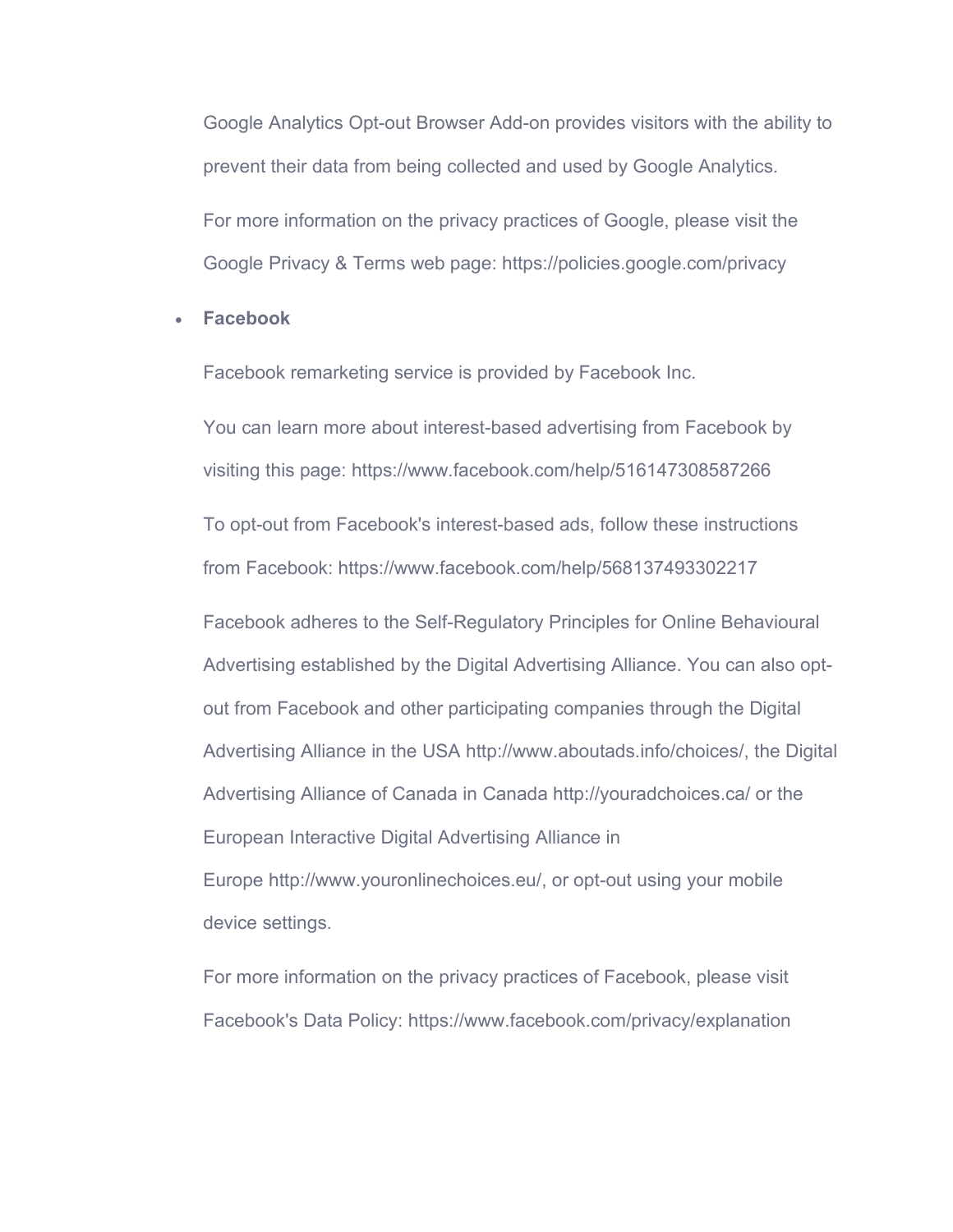# **GDPR Privacy**

### **Legal Basis for Processing Personal Data under GDPR**

We may process Personal Data under the following conditions:

- **Consent:** You have given Your consent for processing Personal Data for one or more specific purposes.
- **Performance of a contract:** Provision of Personal Data is necessary for the performance of an agreement with You and/or for any pre-contractual obligations thereof.
- **Legal obligations:** Processing Personal Data is necessary for compliance with a legal obligation to which the Company is subject.
- **Vital interests:** Processing Personal Data is necessary in order to protect Your vital interests or of another natural person.
- **Public interests:** Processing Personal Data is related to a task that is carried out in the public interest or in the exercise of official authority vested in the Company.
- **Legitimate interests:** Processing Personal Data is necessary for the

purposes of the legitimate interests pursued by the Company.

In any case, the Company will gladly help to clarify the specific legal basis that applies to the processing, and in particular whether the provision of Personal Data is a statutory or contractual requirement, or a requirement necessary to enter into a contract.

# **Your Rights under the GDPR**

The Company undertakes to respect the confidentiality of Your Personal Data and to guarantee You can exercise Your rights.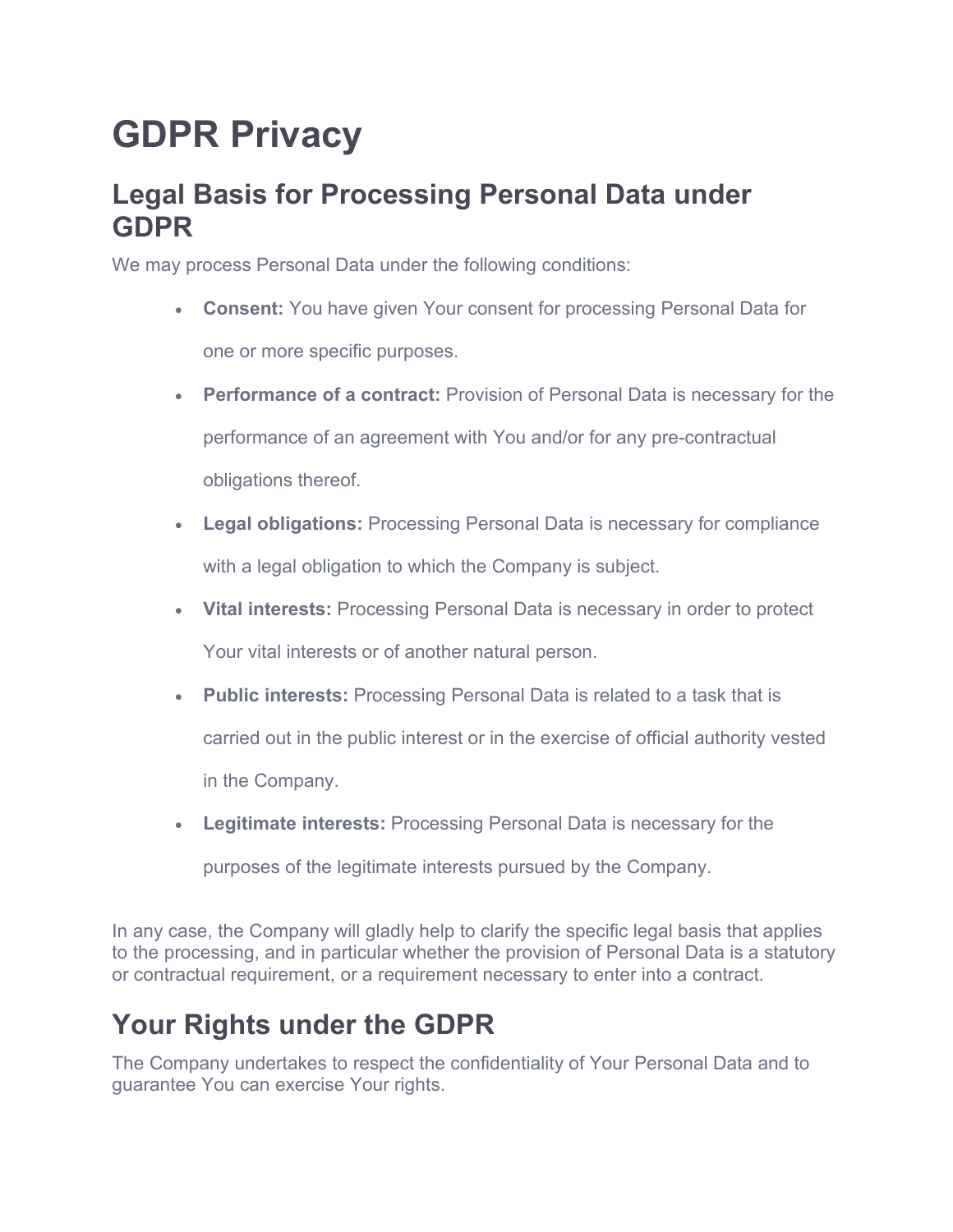You have the right under this Privacy Policy, and by law if You are within the EU, to:

- **Request access to Your Personal Data.** The right to access, update or delete the information We have on You. Whenever made possible, you can access, update or request deletion of Your Personal Data directly within Your account settings section. If you are unable to perform these actions yourself, please contact Us to assist You. This also enables You to receive a copy of the Personal Data We hold about You.
- **Request correction of the Personal Data that We hold about You.** You have the right to have any incomplete or inaccurate information We hold about You corrected.
- **Object to processing of Your Personal Data.** This right exists where We are relying on a legitimate interest as the legal basis for Our processing and there is something about Your particular situation, which makes You want to object to our processing of Your Personal Data on this ground. You also have the right to object where We are processing Your Personal Data for direct marketing purposes.
- **Request erasure of Your Personal Data.** You have the right to ask Us to delete or remove Personal Data when there is no good reason for Us to continue processing it.
- **Request the transfer of Your Personal Data.** We will provide to You, or to a third-party You have chosen, Your Personal Data in a structured, commonly used, machine-readable format. Please note that this right only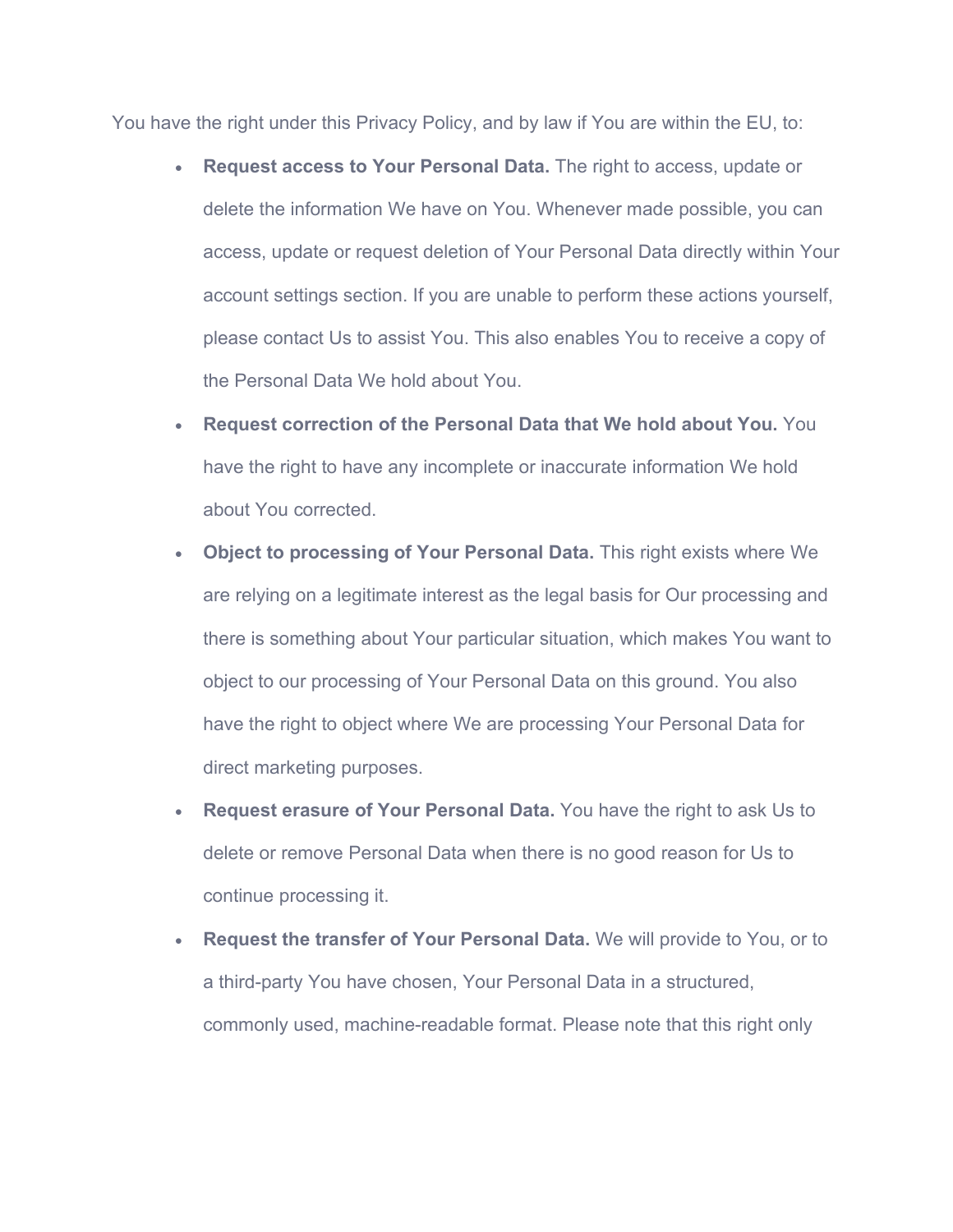applies to automated information which You initially provided consent for Us to use or where We used the information to perform a contract with You.

• **Withdraw Your consent.** You have the right to withdraw Your consent on using your Personal Data. If You withdraw Your consent, We may not be able to provide You with access to certain specific functionalities of the

**Service** 

# **Exercising of Your GDPR Data Protection Rights**

You may exercise Your rights of access, rectification, cancellation and opposition by contacting Us. Please note that we may ask You to verify Your identity before responding to such requests. If You make a request, We will try our best to respond to You as soon as possible.

You have the right to complain to a Data Protection Authority about Our collection and use of Your Personal Data. For more information, if You are in the European Economic Area (EEA), please contact Your local data protection authority in the EEA.

# **Facebook Fan Page**

# **Data Controller for the Facebook Fan Page**

The Company is the Data Controller of Your Personal Data collected while using the Service. As operator of the Facebook Fan

Page [www.facebook.com/bellerophonequestrian,](https://www.privacypolicies.com/live/www.facebook.com/bellerophonequestrian) the Company and the operator of the social network Facebook are Joint Controllers.

The Company has entered into agreements with Facebook that define the terms for use of the Facebook Fan Page, among other things. These terms are mostly based on the Facebook Terms of Service: <https://www.facebook.com/terms.php>

Visit the Facebook Privacy Policy <https://www.facebook.com/policy.php> for more information about how Facebook manages Personal data or contact Facebook online, or by mail: Facebook, Inc. ATTN, Privacy Operations, 1601 Willow Road, Menlo Park, CA 94025, United States.

## **Facebook Insights**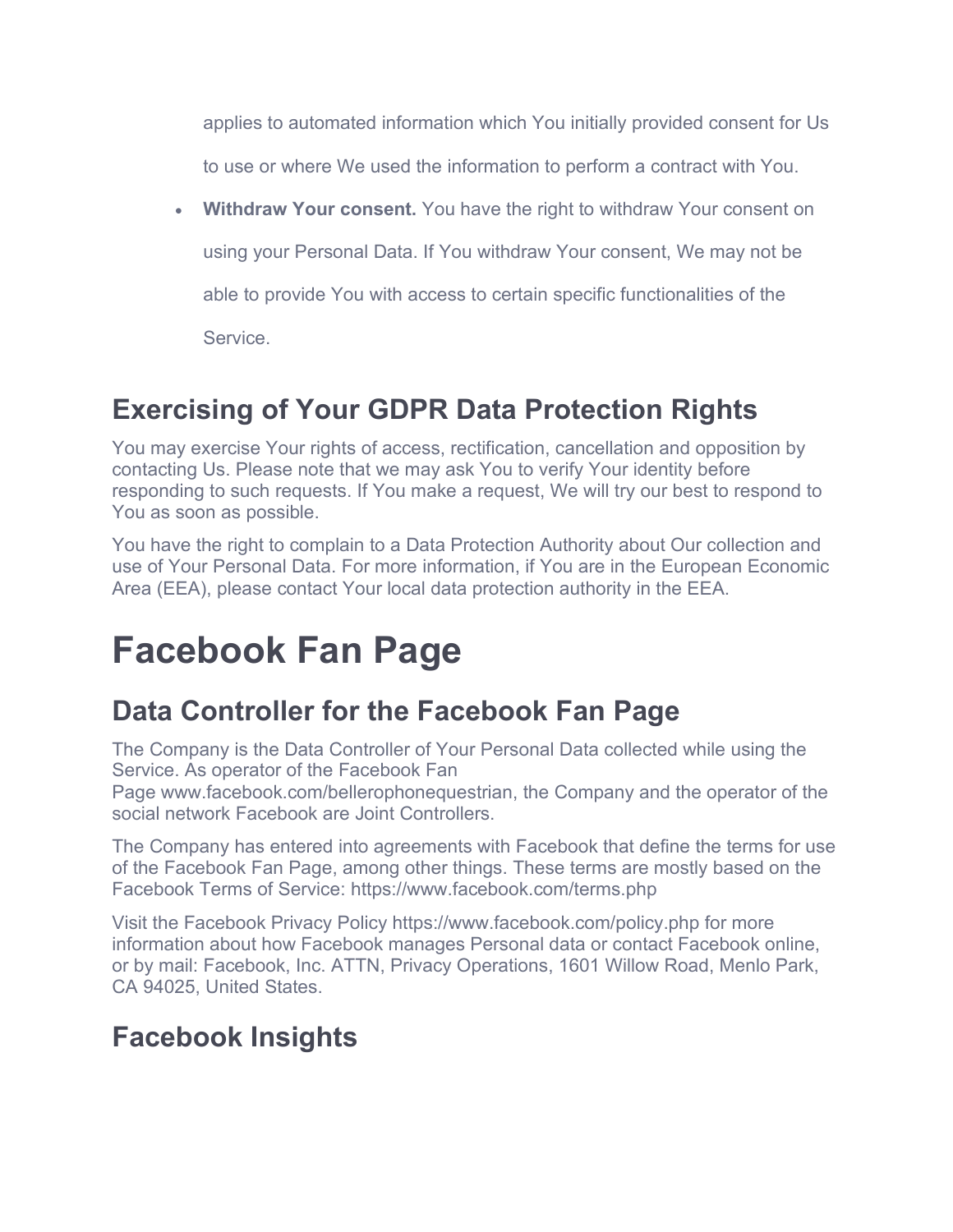We use the Facebook Insights function in connection with the operation of the Facebook Fan Page and on the basis of the GDPR, in order to obtain anonymized statistical data about Our users.

For this purpose, Facebook places a Cookie on the device of the user visiting Our Facebook Fan Page. Each Cookie contains a unique identifier code and remains active for a period of two years, except when it is deleted before the end of this period.

Facebook receives, records and processes the information stored in the Cookie, especially when the user visits the Facebook services, services that are provided by other members of the Facebook Fan Page and services by other companies that use Facebook services.

For more information on the privacy practices of Facebook, please visit Facebook Privacy Policy here: <https://www.facebook.com/privacy/explanation>

# **CCPA Privacy**

This privacy notice section for California residents supplements the information contained in Our Privacy Policy and it applies solely to all visitors, users, and others who reside in the State of California

### **Categories of Personal Information Collected**

We collect information that identifies, relates to, describes, references, is capable of being associated with, or could reasonably be linked, directly or indirectly, with a particular Consumer or Device. The following is a list of categories of personal information which we may collect or may have been collected from California residents within the last twelve (12) months.

Please note that the categories and examples provided in the list below are those defined in the CCPA. This does not mean that all examples of that category of personal information were in fact collected by Us, but reflects our good faith belief to the best of our knowledge that some of that information from the applicable category may be and may have been collected. For example, certain categories of personal information would only be collected if You provided such personal information directly to Us.

#### • **Category A: Identifiers.**

Examples: A real name, alias, postal address, unique personal identifier,

online identifier, Internet Protocol address, email address, account name,

driver's license number, passport number, or other similar identifiers.

Collected: Yes.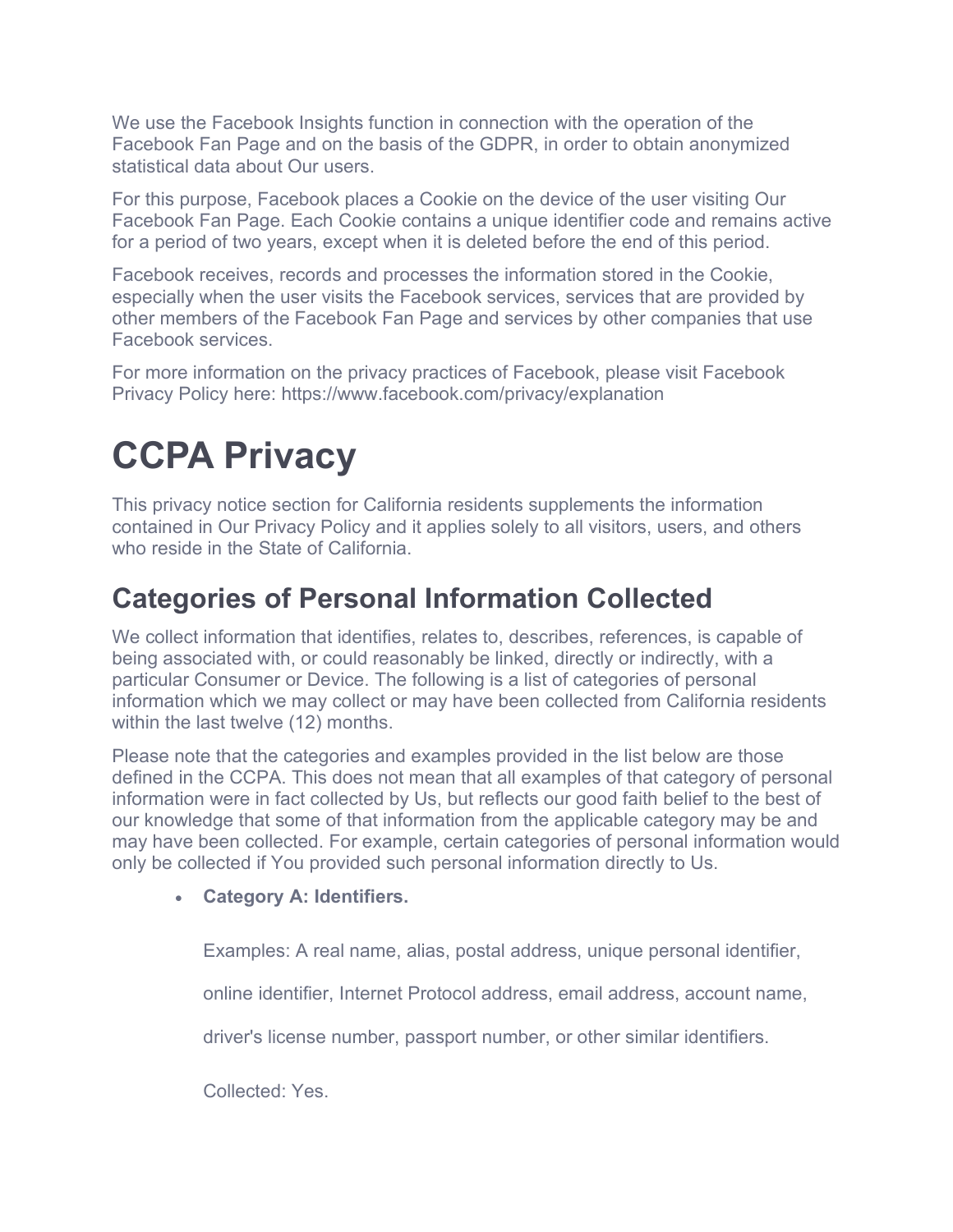• **Category B: Personal information categories listed in the California Customer Records statute (Cal. Civ. Code § 1798.80(e)).**

Examples: A name, signature, Social Security number, physical characteristics or description, address, telephone number, passport number, driver's license or state identification card number, insurance policy number, education, employment, employment history, bank account number, credit card number, debit card number, or any other financial information, medical information, or health insurance information. Some personal information included in this category may overlap with other categories.

Collected: Yes.

• **Category C: Protected classification characteristics under California or federal law.**

Examples: Age (40 years or older), race, color, ancestry, national origin, citizenship, religion or creed, marital status, medical condition, physical or mental disability, sex (including gender, gender identity, gender expression, pregnancy or childbirth and related medical conditions), sexual orientation, veteran or military status, genetic information (including familial genetic information).

Collected: No.

• **Category D: Commercial information.**

Examples: Records and history of products or services purchased or considered.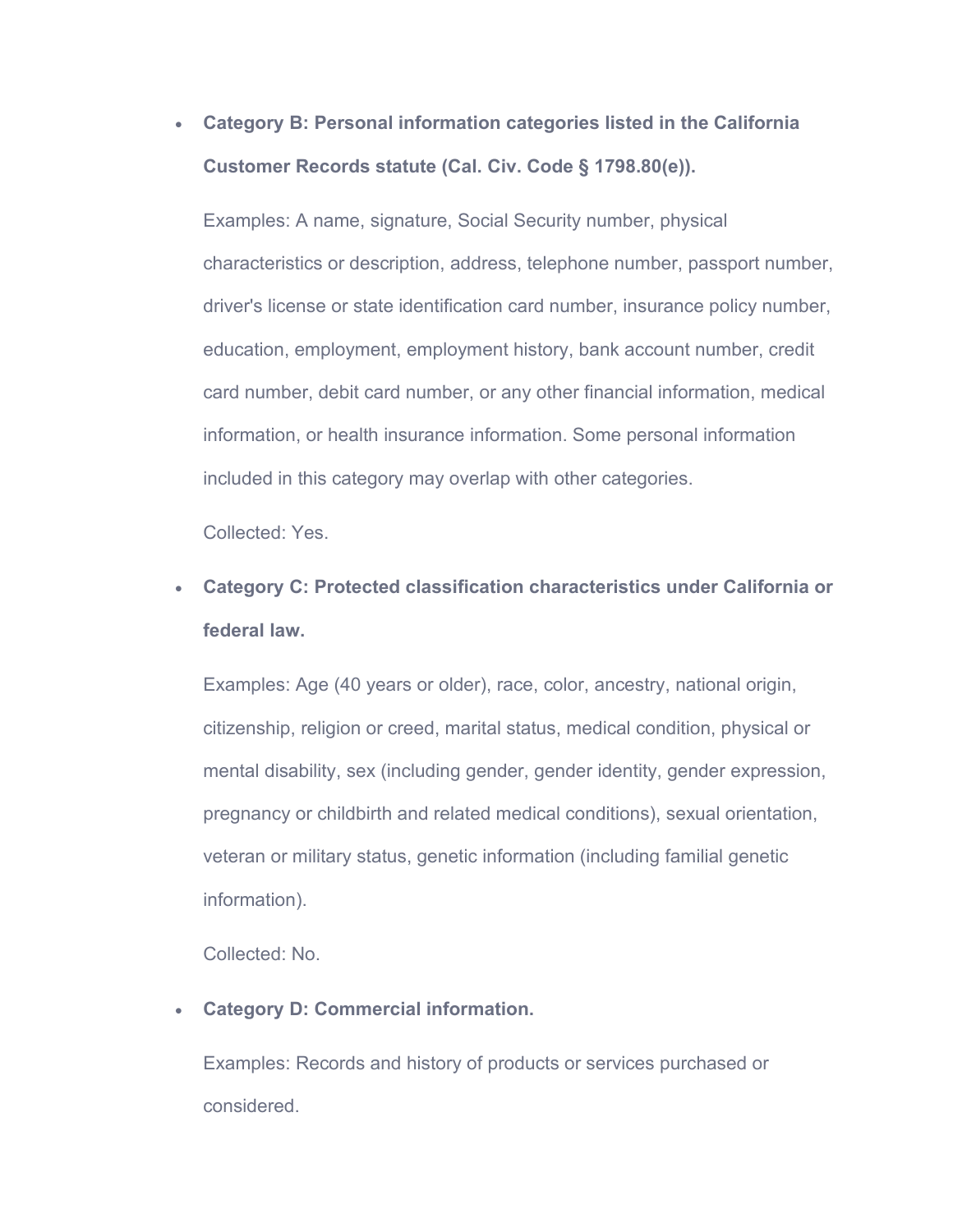Collected: Yes.

• **Category E: Biometric information.**

Examples: Genetic, physiological, behavioral, and biological characteristics, or activity patterns used to extract a template or other identifier or identifying information, such as, fingerprints, faceprints, and voiceprints, iris or retina scans, keystroke, gait, or other physical patterns, and sleep, health, or exercise data.

Collected: No.

• **Category F: Internet or other similar network activity.**

Examples: Interaction with our Service or advertisement.

Collected: Yes.

• **Category G: Geolocation data.**

Examples: Approximate physical location.

Collected: No.

#### • **Category H: Sensory data.**

Examples: Audio, electronic, visual, thermal, olfactory, or similar information.

Collected: No.

• **Category I: Professional or employment-related information.**

Examples: Current or past job history or performance evaluations.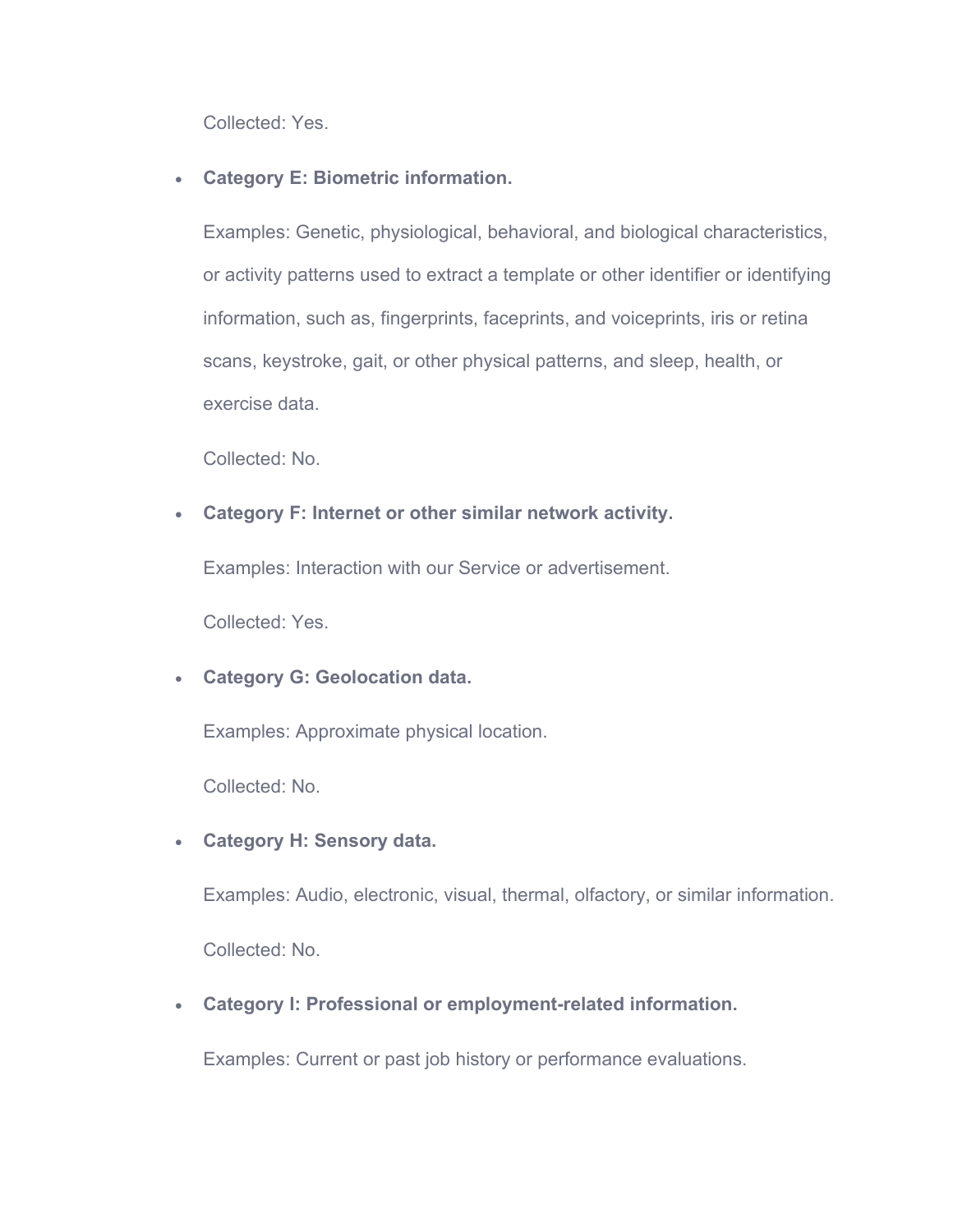Collected: No.

• **Category J: Non-public education information (per the Family Educational Rights and Privacy Act (20 U.S.C. Section 1232g, 34 C.F.R. Part 99)).**

Examples: Education records directly related to a student maintained by an educational institution or party acting on its behalf, such as grades, transcripts, class lists, student schedules, student identification codes, student financial information, or student disciplinary records.

Collected: No.

#### • **Category K: Inferences drawn from other personal information.**

Examples: Profile reflecting a person's preferences, characteristics, psychological trends, predispositions, behavior, attitudes, intelligence, abilities, and aptitudes.

Collected: No.

Under CCPA, personal information does not include:

- Publicly available information from government records
- Deidentified or aggregated consumer information
- Information excluded from the CCPA's scope, such as:
	- Health or medical information covered by the Health Insurance Portability and Accountability Act of 1996 (HIPAA) and the California Confidentiality of Medical Information Act (CMIA) or clinical trial data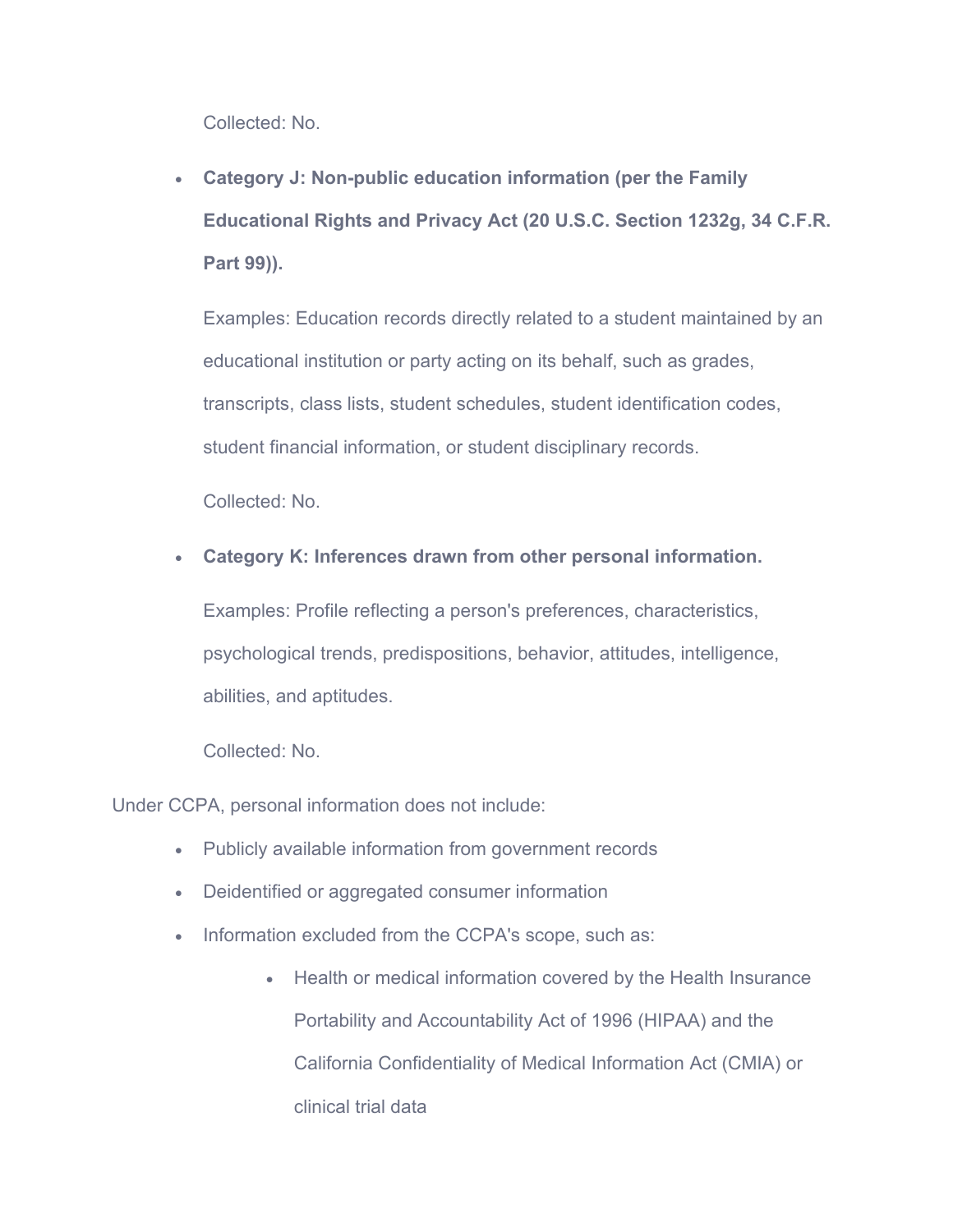• Personal Information covered by certain sector-specific privacy laws, including the Fair Credit Reporting Act (FRCA), the Gramm-Leach-Bliley Act (GLBA) or California Financial Information Privacy Act (FIPA), and the Driver's Privacy Protection Act of 1994

### **Sources of Personal Information**

We obtain the categories of personal information listed above from the following categories of sources:

- **Directly from You**. For example, from the forms You complete on our Service, preferences You express or provide through our Service, or from Your purchases on our Service.
- **Indirectly from You**. For example, from observing Your activity on our Service.
- **Automatically from You**. For example, through cookies We or our Service Providers set on Your Device as You navigate through our Service.
- **From Service Providers**. For example, third-party vendors to monitor and analyze the use of our Service, third-party vendors to deliver targeted advertising to You, third-party vendors for payment processing, or other third-party vendors that We use to provide the Service to You.

### **Use of Personal Information for Business Purposes or Commercial Purposes**

We may use or disclose personal information We collect for "business purposes" or "commercial purposes" (as defined under the CCPA), which may include the following examples: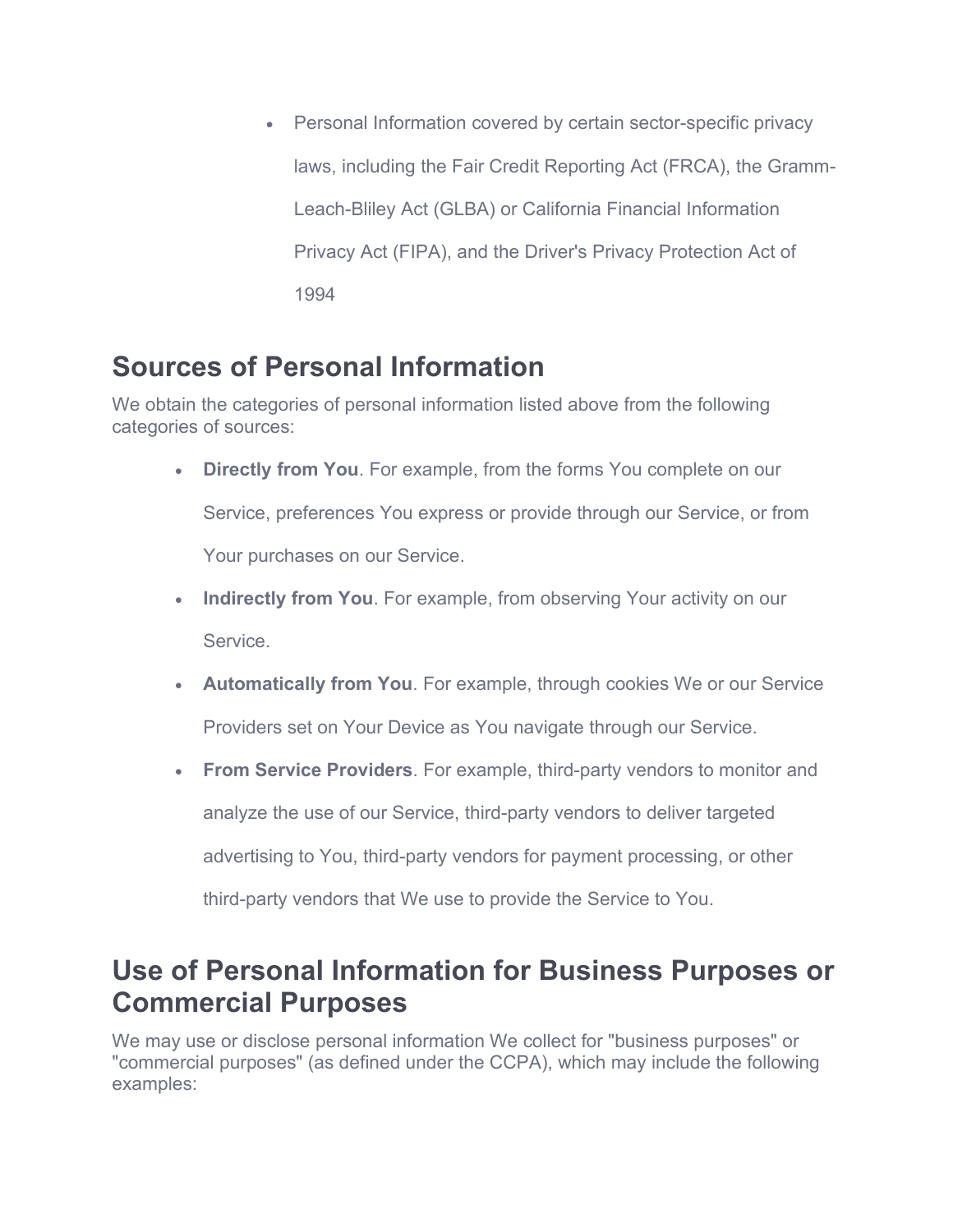- To operate our Service and provide You with our Service.
- To provide You with support and to respond to Your inquiries, including to investigate and address Your concerns and monitor and improve our **Service**
- To fulfill or meet the reason You provided the information. For example, if You share Your contact information to ask a question about our Service, We will use that personal information to respond to Your inquiry. If You provide Your personal information to purchase a product or service, We will use that information to process Your payment and facilitate delivery.
- To respond to law enforcement requests and as required by applicable law, court order, or governmental regulations.
- As described to You when collecting Your personal information or as otherwise set forth in the CCPA.
- For internal administrative and auditing purposes.
- To detect security incidents and protect against malicious, deceptive,

fraudulent or illegal activity, including, when necessary, to prosecute those

responsible for such activities.

Please note that the examples provided above are illustrative and not intended to be exhaustive. For more details on how we use this information, please refer to the "Use of Your Personal Data" section.

If We decide to collect additional categories of personal information or use the personal information We collected for materially different, unrelated, or incompatible purposes We will update this Privacy Policy.

## **Disclosure of Personal Information for Business Purposes or Commercial Purposes**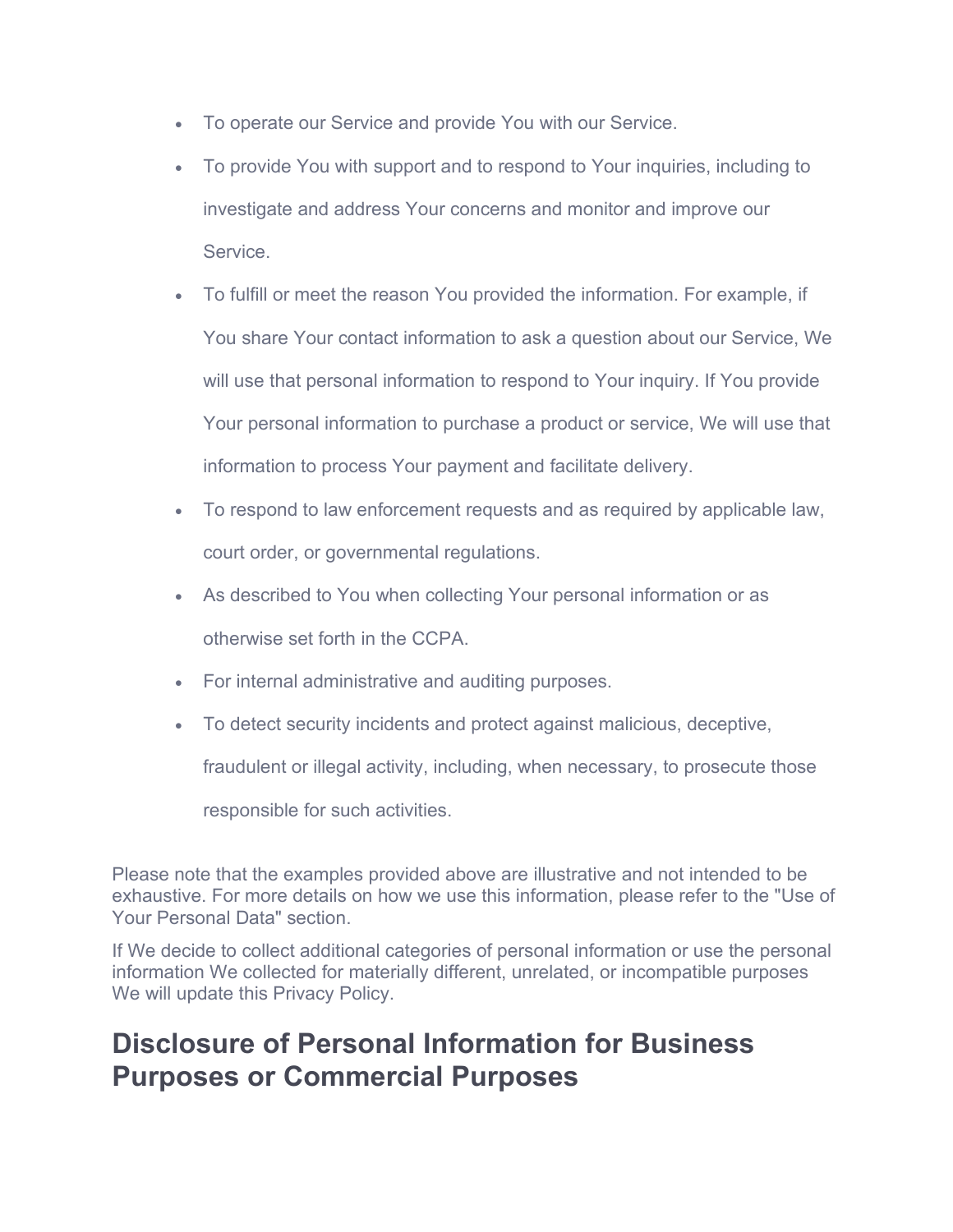We may use or disclose and may have used or disclosed in the last twelve (12) months the following categories of personal information for business or commercial purposes:

- Category A: Identifiers
- Category B: Personal information categories listed in the California Customer

Records statute (Cal. Civ. Code § 1798.80(e))

- Category D: Commercial information
- Category F: Internet or other similar network activity

Please note that the categories listed above are those defined in the CCPA. This does not mean that all examples of that category of personal information were in fact disclosed, but reflects our good faith belief to the best of our knowledge that some of that information from the applicable category may be and may have been disclosed.

When We disclose personal information for a business purpose or a commercial purpose, We enter a contract that describes the purpose and requires the recipient to both keep that personal information confidential and not use it for any purpose except performing the contract.

# **Sale of Personal Information**

As defined in the CCPA, "sell" and "sale" mean selling, renting, releasing, disclosing, disseminating, making available, transferring, or otherwise communicating orally, in writing, or by electronic or other means, a consumer's personal information by the business to a third party for valuable consideration. This means that We may have received some kind of benefit in return for sharing personal information, but not necessarily a monetary benefit.

Please note that the categories listed below are those defined in the CCPA. This does not mean that all examples of that category of personal information were in fact sold, but reflects our good faith belief to the best of our knowledge that some of that information from the applicable category may be and may have been shared for value in return.

We may sell and may have sold in the last twelve (12) months the following categories of personal information:

- Category A: Identifiers
- Category B: Personal information categories listed in the California Customer

Records statute (Cal. Civ. Code § 1798.80(e))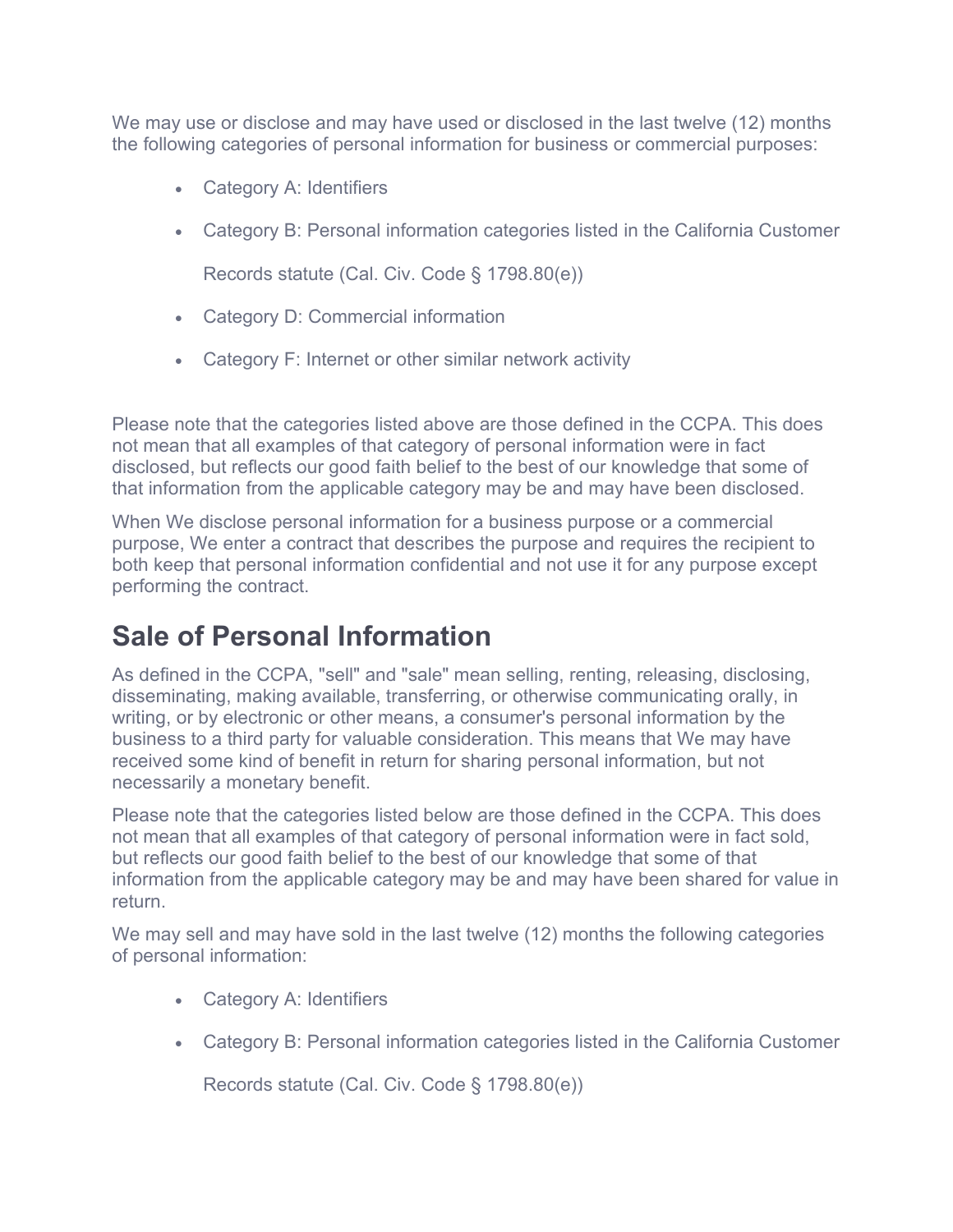- Category D: Commercial information
- Category F: Internet or other similar network activity

### **Share of Personal Information**

We may share Your personal information identified in the above categories with the following categories of third parties:

- Service Providers
- Payment processors
- Our affiliates
- Our business partners
- Third party vendors to whom You or Your agents authorize Us to disclose

Your personal information in connection with products or services We

provide to You

### **Sale of Personal Information of Minors Under 16 Years of Age**

We do not knowingly collect personal information from minors under the age of 16 through our Service, although certain third party websites that we link to may do so. These third-party websites have their own terms of use and privacy policies and we encourage parents and legal guardians to monitor their children's Internet usage and instruct their children to never provide information on other websites without their permission.

We do not sell the personal information of Consumers We actually know are less than 16 years of age, unless We receive affirmative authorization (the "right to opt-in") from either the Consumer who is between 13 and 16 years of age, or the parent or guardian of a Consumer less than 13 years of age. Consumers who opt-in to the sale of personal information may opt-out of future sales at any time. To exercise the right to opt-out, You (or Your authorized representative) may submit a request to Us by contacting Us.

If You have reason to believe that a child under the age of 13 (or 16) has provided Us with personal information, please contact Us with sufficient detail to enable Us to delete that information.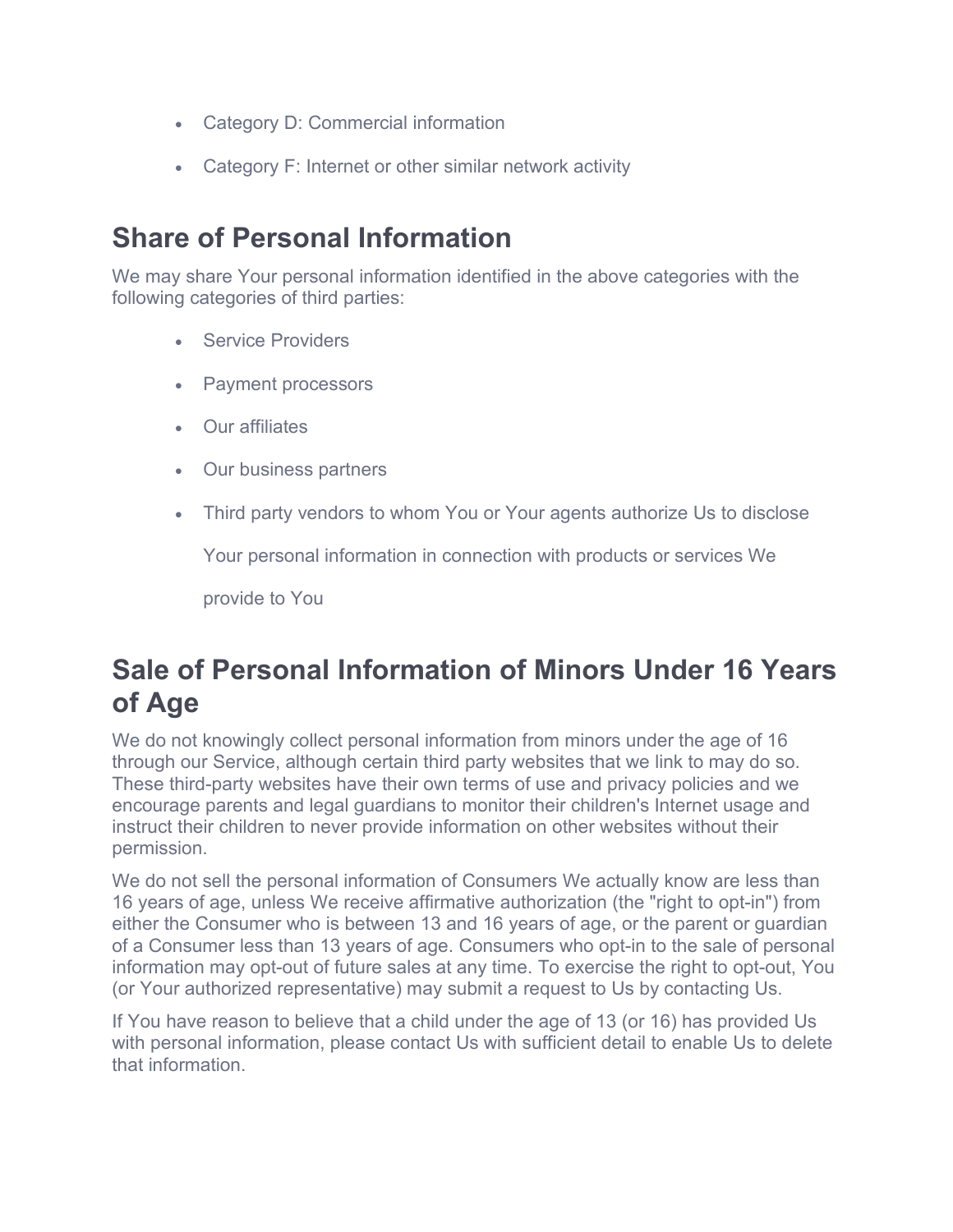## **Your Rights under the CCPA**

The CCPA provides California residents with specific rights regarding their personal information. If You are a resident of California, You have the following rights:

- **The right to notice.** You have the right to be notified which categories of Personal Data are being collected and the purposes for which the Personal Data is being used.
- **The right to request.** Under CCPA, You have the right to request that We disclose information to You about Our collection, use, sale, disclosure for business purposes and share of personal information. Once We receive and confirm Your request, We will disclose to You:
	- The categories of personal information We collected about You
	- The categories of sources for the personal information We collected about You
	- Our business or commercial purpose for collecting or selling that personal information
	- The categories of third parties with whom We share that personal information
	- The specific pieces of personal information We collected about You
	- If we sold Your personal information or disclosed Your personal information for a business purpose, We will disclose to You:
		- The categories of personal information categories sold
		- The categories of personal information categories disclosed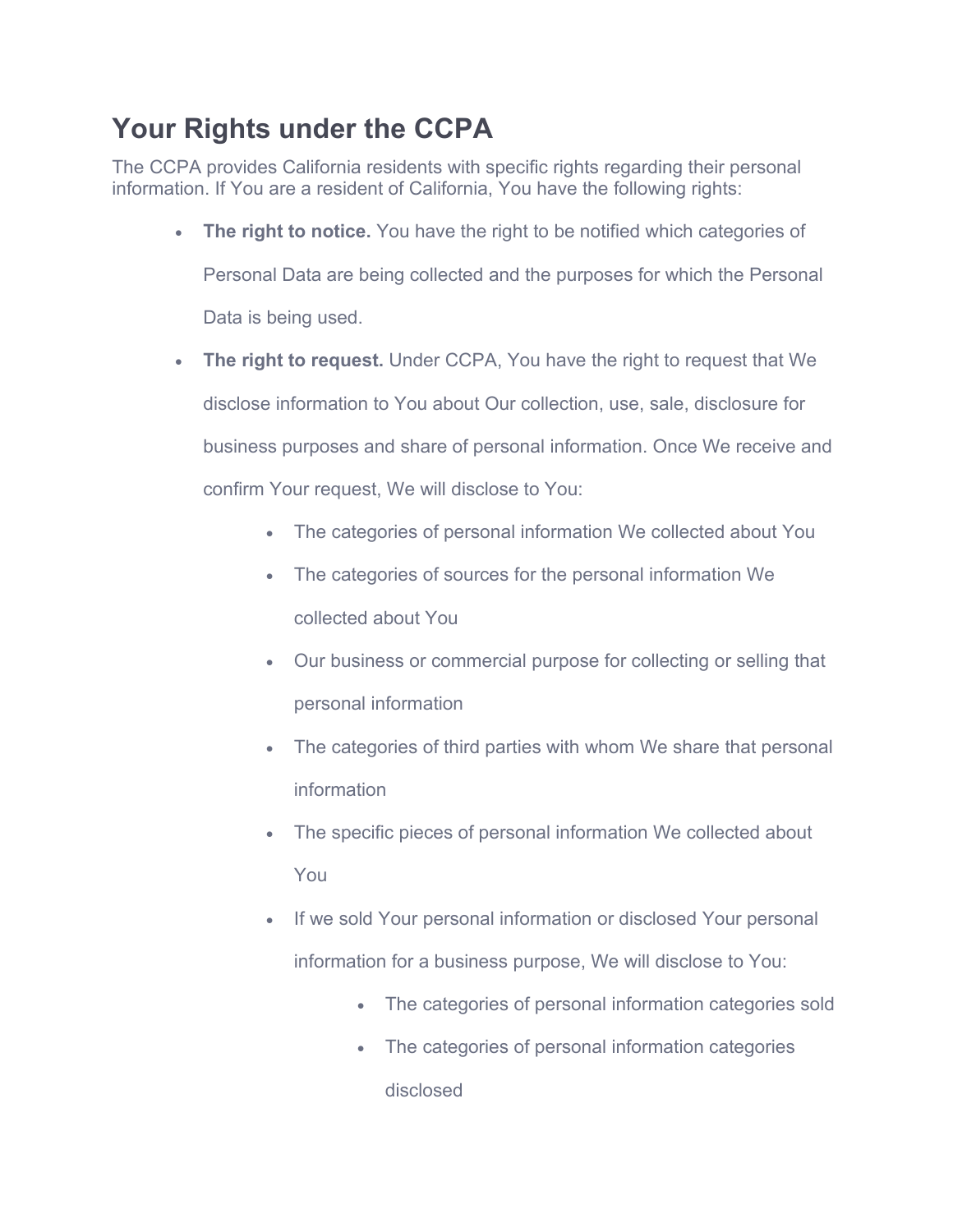- **The right to say no to the sale of Personal Data (opt-out).** You have the right to direct Us to not sell Your personal information. To submit an opt-out request please contact Us.
- **The right to delete Personal Data.** You have the right to request the deletion of Your Personal Data, subject to certain exceptions. Once We receive and confirm Your request, We will delete (and direct Our Service Providers to delete) Your personal information from our records, unless an exception applies. We may deny Your deletion request if retaining the information is necessary for Us or Our Service Providers to:
	- Complete the transaction for which We collected the personal information, provide a good or service that You requested, take actions reasonably anticipated within the context of our ongoing business relationship with You, or otherwise perform our contract with You.
	- Detect security incidents, protect against malicious, deceptive, fraudulent, or illegal activity, or prosecute those responsible for such activities.
	- Debug products to identify and repair errors that impair existing intended functionality.
	- Exercise free speech, ensure the right of another consumer to exercise their free speech rights, or exercise another right provided for by law.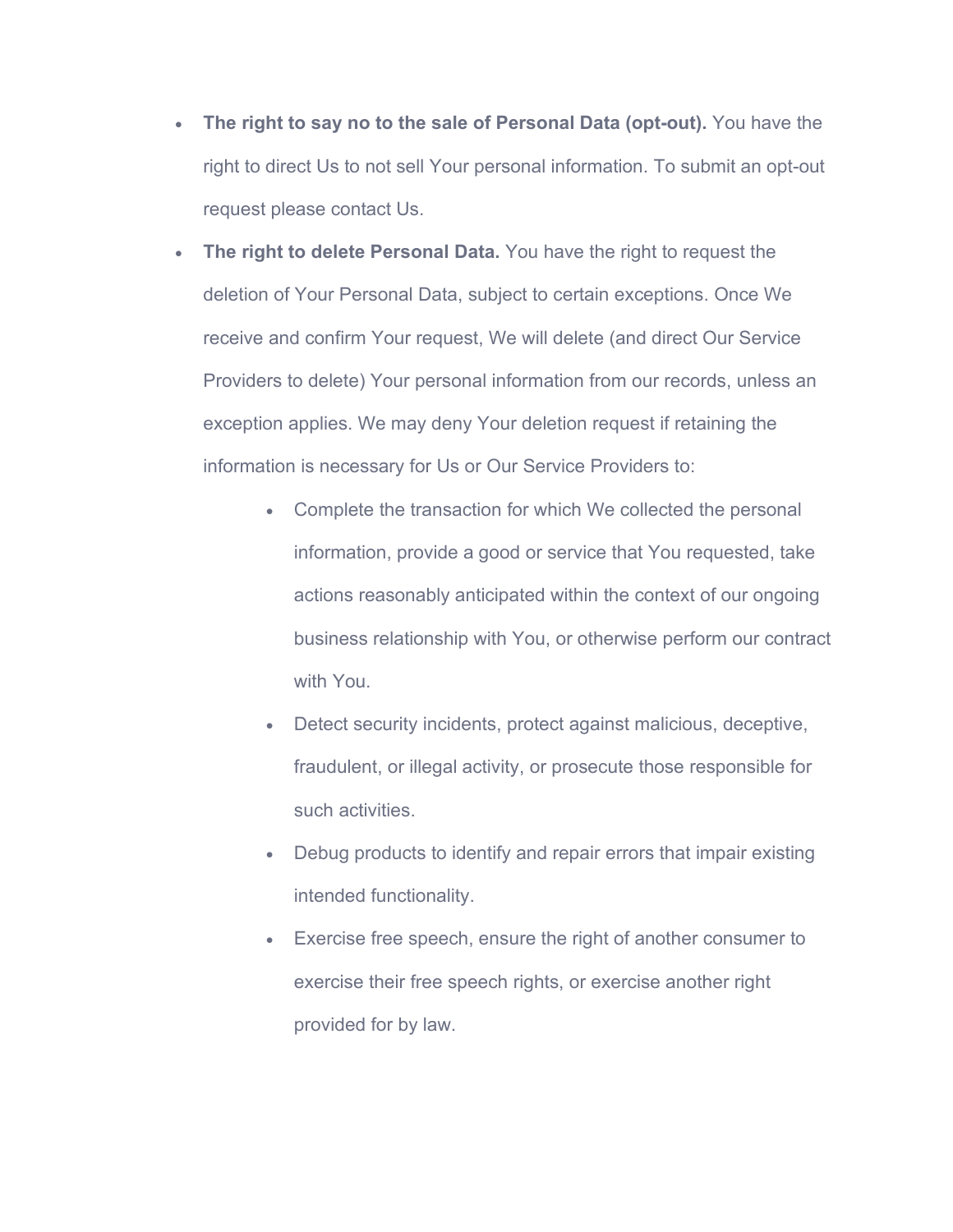- Comply with the California Electronic Communications Privacy Act (Cal. Penal Code § 1546 et. seq.).
- Engage in public or peer-reviewed scientific, historical, or statistical research in the public interest that adheres to all other applicable ethics and privacy laws, when the information's deletion may likely render impossible or seriously impair the research's achievement, if You previously provided informed consent.
- Enable solely internal uses that are reasonably aligned with consumer expectations based on Your relationship with Us.
- Comply with a legal obligation.
- Make other internal and lawful uses of that information that are compatible with the context in which You provided it.
- **The right not to be discriminated against.** You have the right not to be discriminated against for exercising any of Your consumer's rights, including by:
	- Denying goods or services to You
	- Charging different prices or rates for goods or services, including the use of discounts or other benefits or imposing penalties
	- Providing a different level or quality of goods or services to You
	- Suggesting that You will receive a different price or rate for goods or services or a different level or quality of goods or services

# **Exercising Your CCPA Data Protection Rights**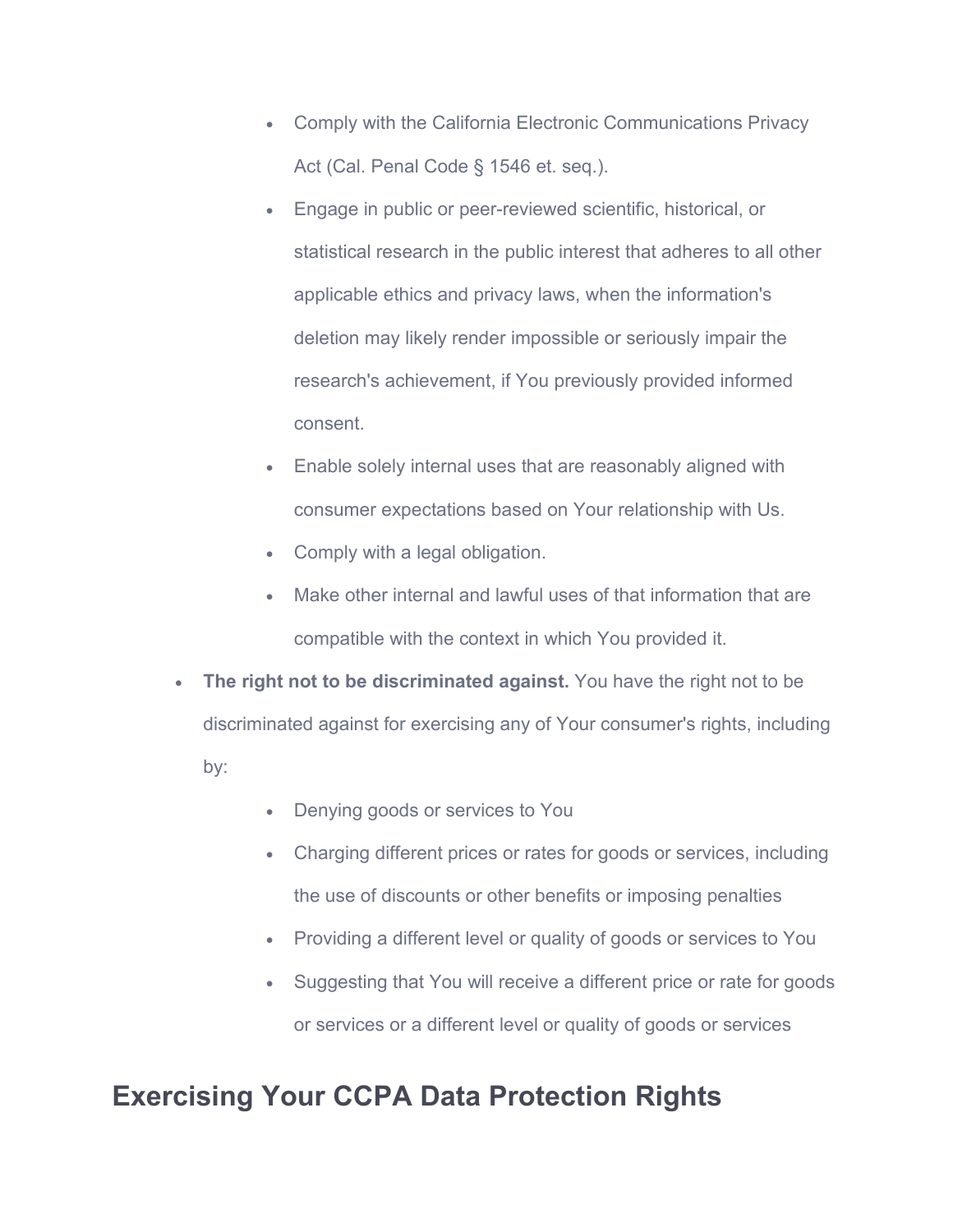In order to exercise any of Your rights under the CCPA, and if You are a California resident, You can contact Us:

- By email: info@bellerophonequestrian.com
- By phone number: 647-492-5847

Only You, or a person registered with the California Secretary of State that You authorize to act on Your behalf, may make a verifiable request related to Your personal information.

Your request to Us must:

• Provide sufficient information that allows Us to reasonably verify You are the

person about whom We collected personal information or an authorized

representative

• Describe Your request with sufficient detail that allows Us to properly

understand, evaluate, and respond to it

We cannot respond to Your request or provide You with the required information if we cannot:

- Verify Your identity or authority to make the request
- And confirm that the personal information relates to You

We will disclose and deliver the required information free of charge within 45 days of receiving Your verifiable request. The time period to provide the required information may be extended once by an additional 45 days when reasonable necessary and with prior notice.

Any disclosures We provide will only cover the 12-month period preceding the verifiable request's receipt.

For data portability requests, We will select a format to provide Your personal information that is readily useable and should allow You to transmit the information from one entity to another entity without hindrance.

## **Do Not Sell My Personal Information**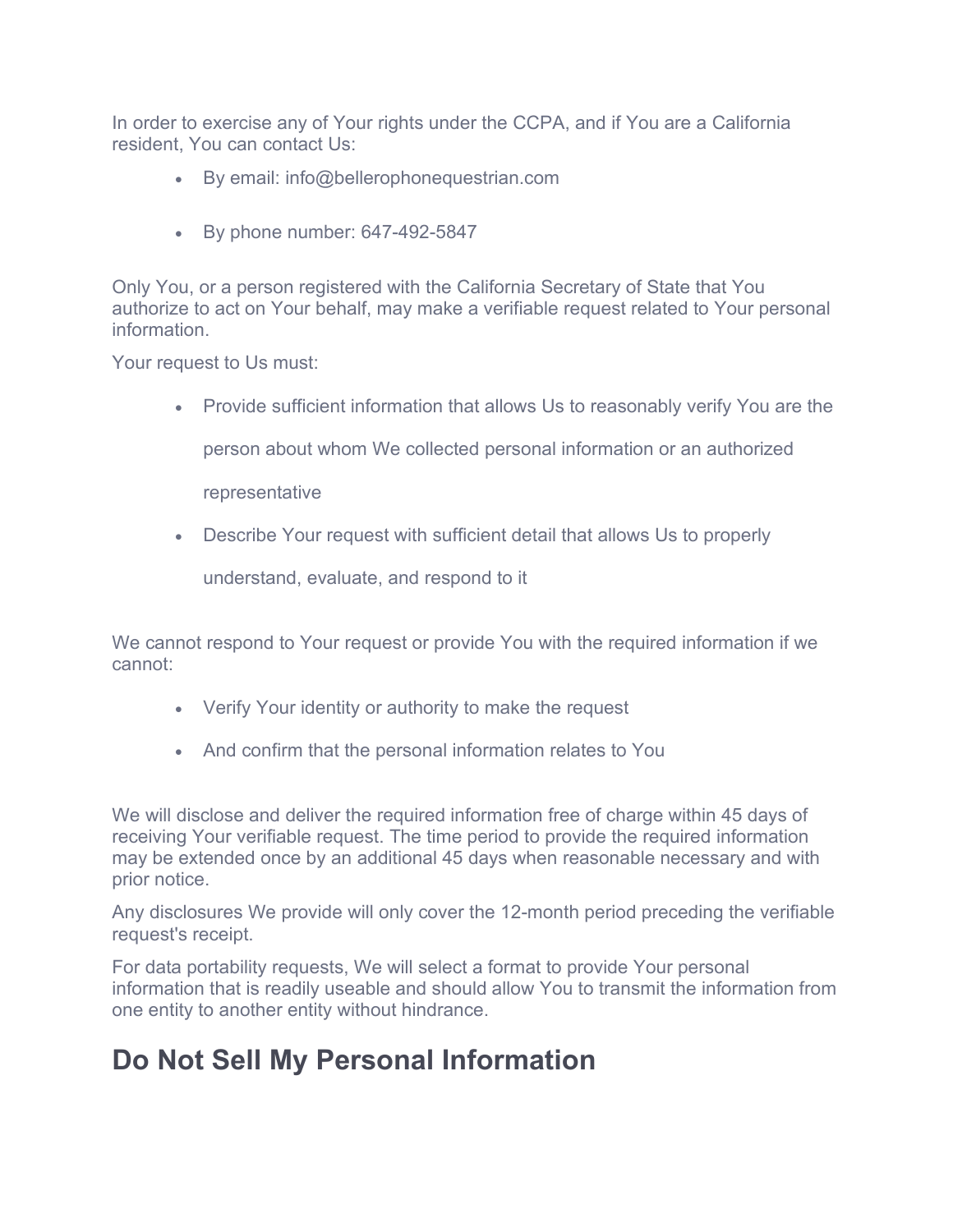You have the right to opt-out of the sale of Your personal information. Once We receive and confirm a verifiable consumer request from You, we will stop selling Your personal information. To exercise Your right to opt-out, please contact Us.

The Service Providers we partner with (for example, our analytics or advertising partners) may use technology on the Service that sells personal information as defined by the CCPA law. If you wish to opt out of the use of Your personal information for interest-based advertising purposes and these potential sales as defined under CCPA law, you may do so by following the instructions below.

Please note that any opt out is specific to the browser You use. You may need to opt out on every browser that You use.

#### **Website**

You can opt out of receiving ads that are personalized as served by our Service Providers by following our instructions presented on the Service:

- The NAI's opt-out platform: <http://www.networkadvertising.org/choices/>
- The EDAA's opt-out platform <http://www.youronlinechoices.com/>
- The DAA's opt-out platform: <http://optout.aboutads.info/?c=2&lang=EN>

The opt out will place a cookie on Your computer that is unique to the browser You use to opt out. If you change browsers or delete the cookies saved by your browser, You will need to opt out again.

#### **Mobile Devices**

Your mobile device may give You the ability to opt out of the use of information about the apps You use in order to serve You ads that are targeted to Your interests:

• "Opt out of Interest-Based Ads" or "Opt out of Ads Personalization" on

Android devices

• "Limit Ad Tracking" on iOS devices

You can also stop the collection of location information from Your mobile device by changing the preferences on Your mobile device.

# **Children's Privacy**